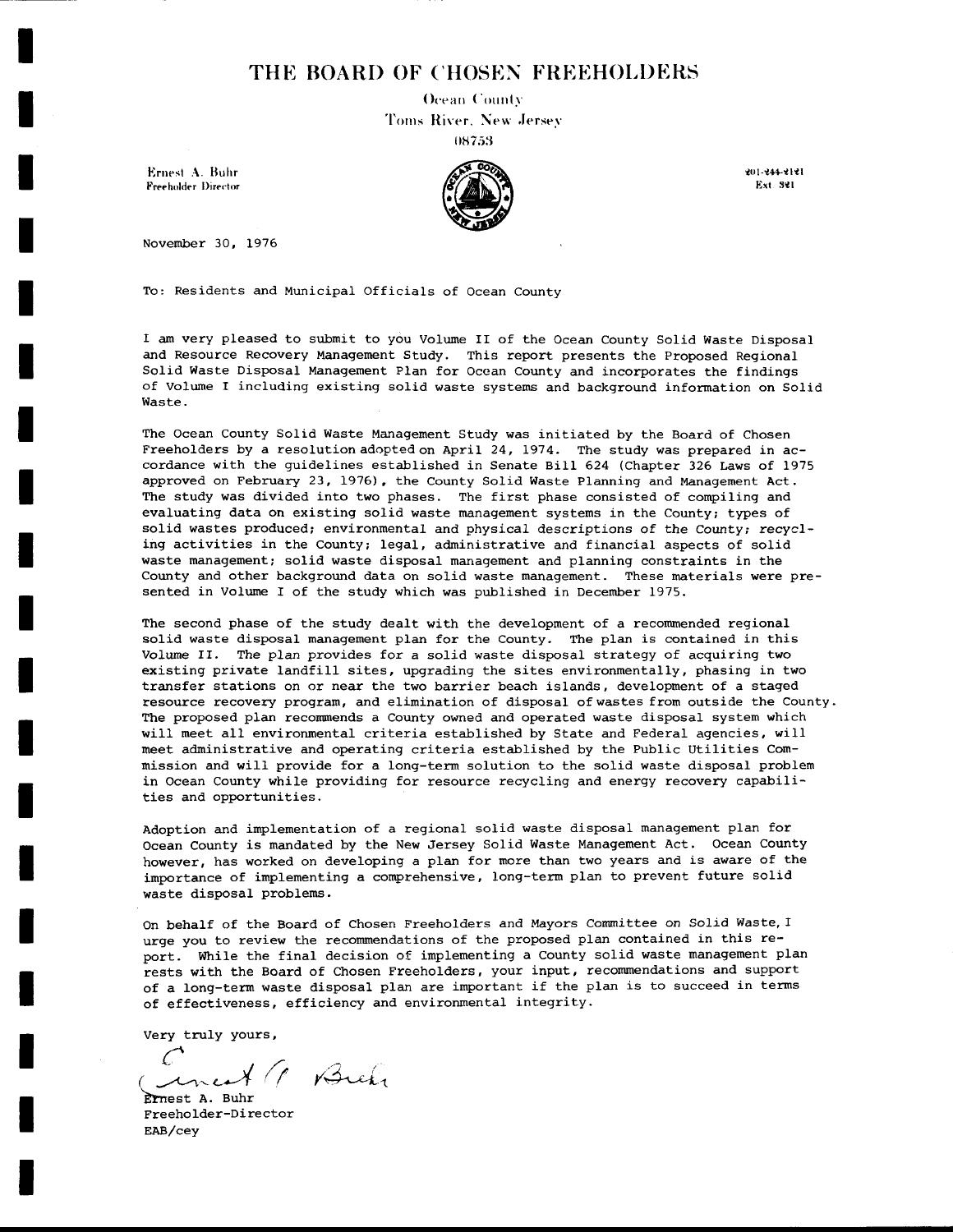I I 1 l  $\hat{\boldsymbol{\beta}}$ I

I

I

I

I

I

I

ļ

I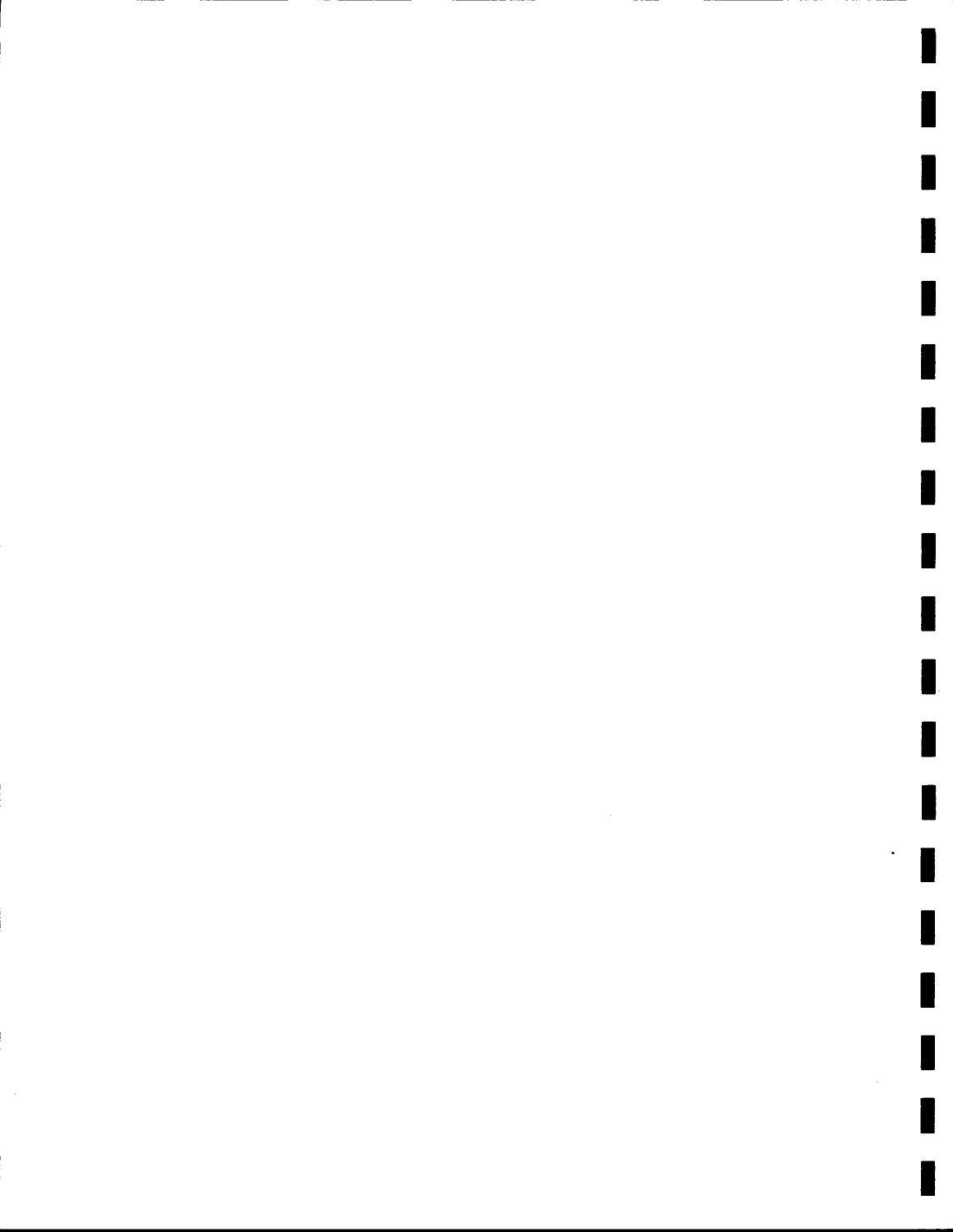### OCEAN COUNTY SOLID WASTE DISPOSAL AND RESOURCE RECOVERY MANAGEMENT STUDY

### VOLUME II:

# PROPOSED REGIONAL SOLID WASTE DISPOSAL MANAGEMENT PLAN FOR OCEAN COUNTY

### PrePared For

# THE OCEAN COUNTY BOARD OF CHOSEN FREEHOLDERS in cooperation with THE MAYORS COMMITTEE ON SOLID WASTE

November L976

### Prepared By

M. DISKO ASSOCIATES CONSULTING ENGINEERS 99 NORTHFIELD AVENUE WEST ORANGE, NEW JERSEY 07052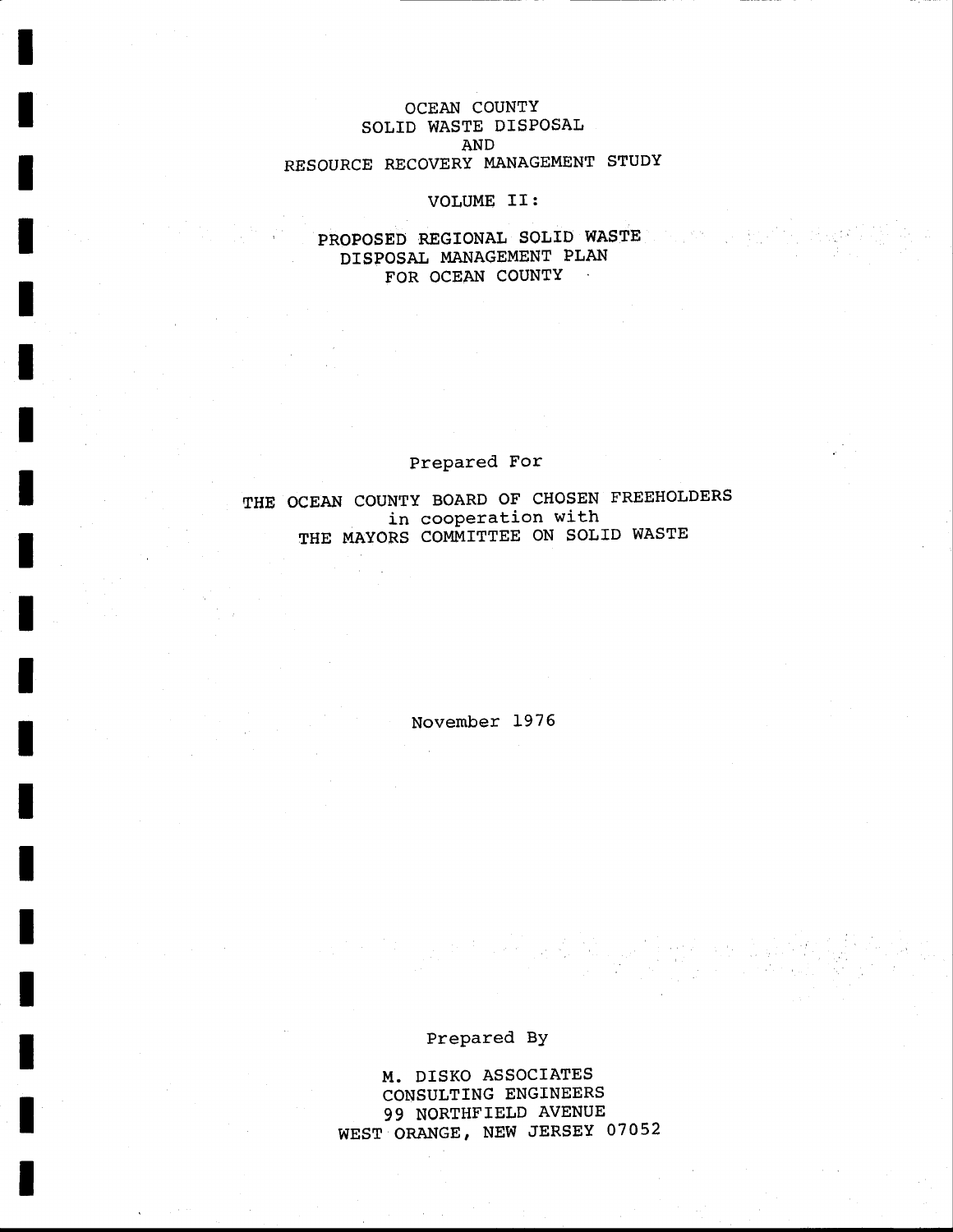I I I I I ł I ł I ł I ļ I I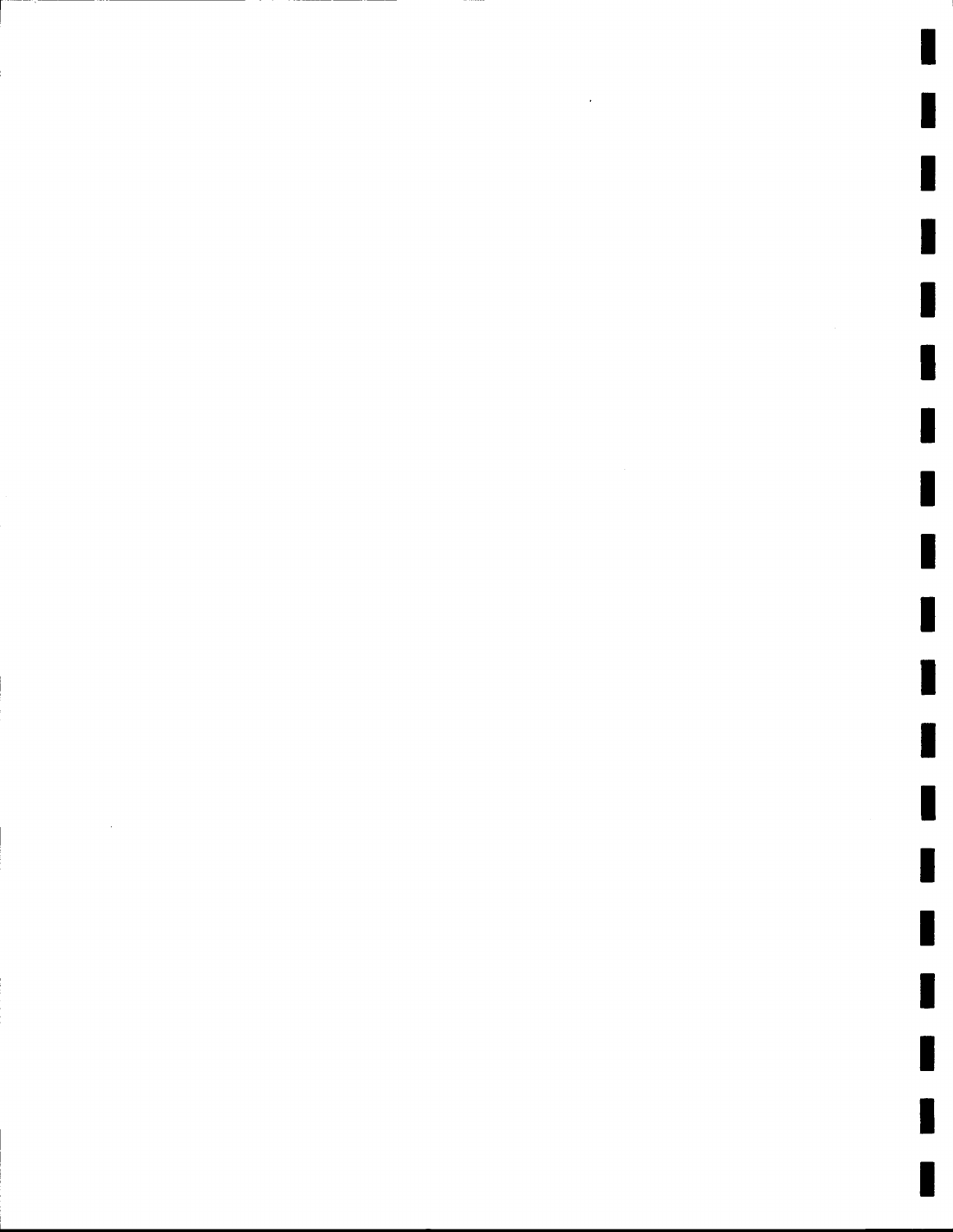#### OCEAN COUNTY BOARD OF CHOSEN FREEHOLDERS

Ernest A. Buhr, Director Stanley H. Seaman, Deputy Director Joseph F. Flynn

Robert A. Gasser Warren H. Wolf Charles M. Pike, County Administrator Emily L. Carter, Clerk of the Board

#### OCEAN COUNTY PLANNING BOARD

H. George Buckwald, Chairman Phillip D. Bertrand, Vice-Chairman Freeholder-Director Ernest A. Buhr, Stanley H. Seaman William F. Gillette

G. Thomas Oakley Joseph M. Antenucci Ernest H. Manuwald Richard E. Lane Edward M. Rothstein, Esq. Counsel Irene Hooper Thomas A. Thomas

Engineer Secretary Director

#### MAYORS COMMITTEE ON SOLID WASTE

Barnegat Light Borough Bay Head Borough Beach Haven Borough Beachwood Borough Berkeley Township Brick Township Dover Township Eagleswood Township Harvey Cedars Borough Island Heights Borough Jackson Township Lacey Township Lakehurst Borough Lakewood Township Lavallette Borough Little Egg Harbor Township Long Beach Township Manchester Township Mantoloking Borough Ocean Township Ocean Gate Borough Pine Beach Borough Plumsted Township Point Pleasant Borough Point Pleasant Beach Borough Seaside Heights Borough Seaside Park Borough Ship Bottom Borough South Toms River Borough Stafford Township Surf City Borough Tuckerton Borough Union Township\* \*Effective January 1, 1977 Township name is Barnegat Township

Ernest A. Buhr - Freeholder-Director Richard E. Lane - County Engineer

Lloyd W. Behmke William M. Robertson Peter Buterick Mrs. Christina DeForest Andrew Yurcisin John Kinnevy Robert Brune John T. Hendrickson, Jr. Reynold Thomas James H. Biggs Vernon F. Phillips Edward J. Scanlon, Jr. William H. Quick Wilbur J. Thompson Roman J. Birchler Joseph P. Koptic James J. Mancini William Cameron Thomas M. Buck George Poerner Clarence G. Cashman Beniamin H. Mabie Kenneth Potter Michael J. Valenti R. Dennis Swanson George E. Tompkins Joseph E. Delaney Robert J. Nissen Gaetano J. Alaimo Charles E. Knight Leonard T. Connors, Jr. Euclid Dupuis M. Dean Haines

Thomas A. Thomas - Planning Director

Charles M. Pike - County Administrator

 $\mathbf{i}$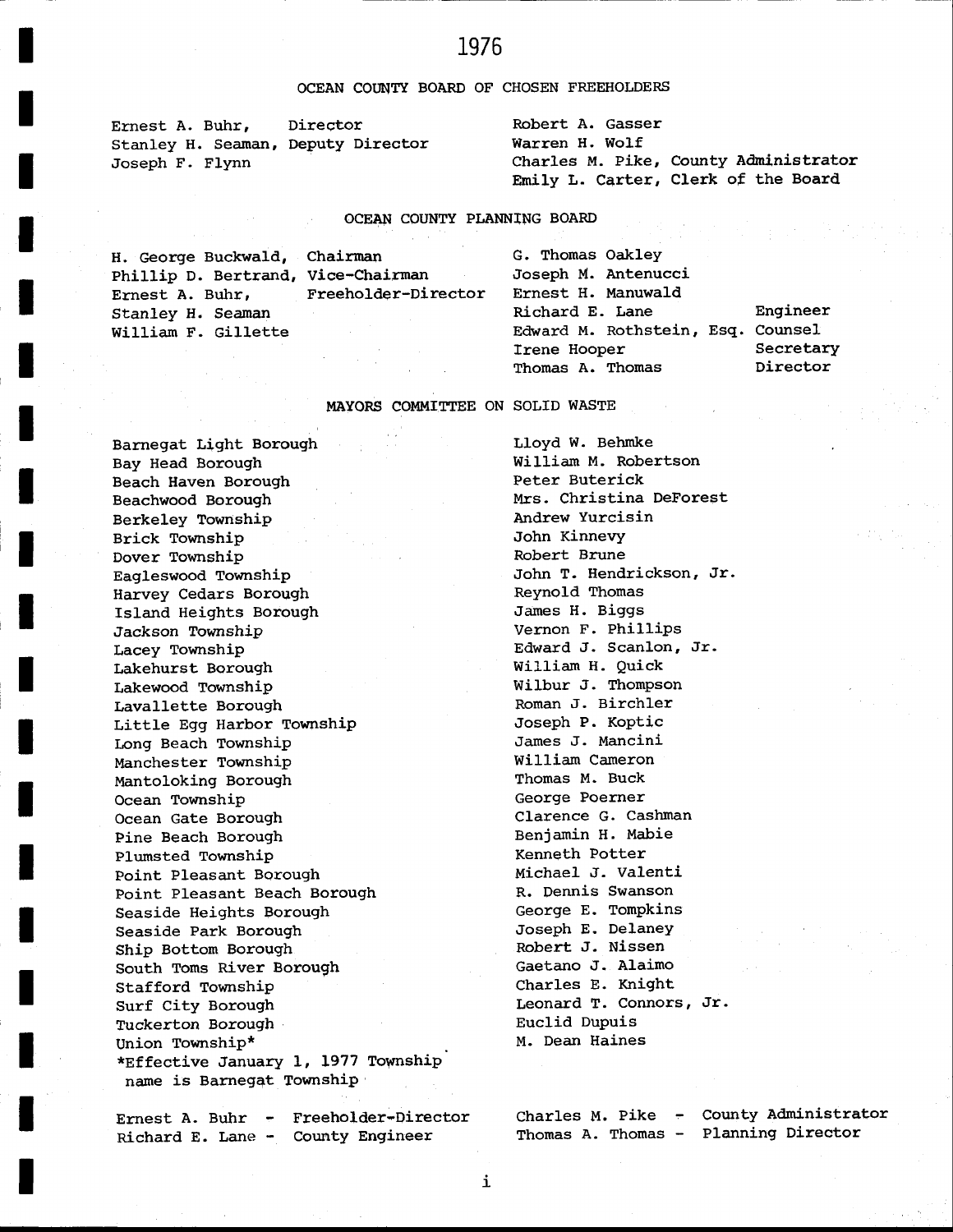$\hat{\mathcal{A}}$ 

 $\hat{\boldsymbol{\gamma}}$ 

 $\ddot{\phantom{0}}$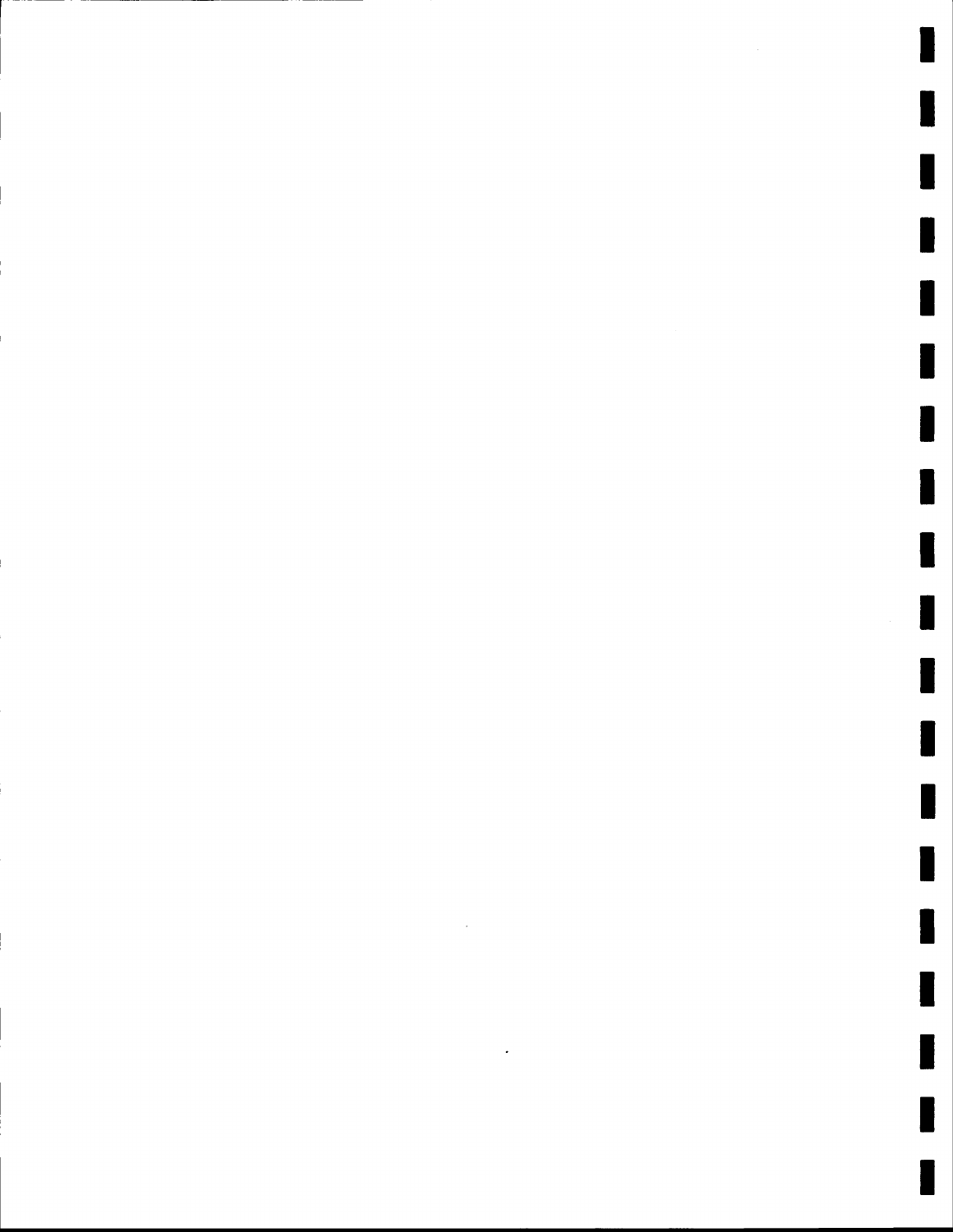#### ACKNOWLEDGMENTS

I

I

I

I

I

I

I

t

I

t

I

I

I

I

I

I

I

I

I

The following agencies and organizations are gratefully acknowledged for their cooperation and support in the development and preparation of this report.

OCEAN COUNTY MUNICIPAL OFFICIALS RECLAMATION, CONSERVATION AND RECYCLING GROUPS SOLID WASTE CONTRACTORS OFFICIALS FROM SECONDARY MATERIALS INDUSTRIES OFFICIALS FROM INDUSTRIAL, COMMERCIAL, INSTITUTIONAL, AND AGRICULTURAL FIRMS IN OCEAN COUNTY THE UNITED STATES ENVIRONMENTAL PROTECTION AGENCY THE NEW JERSEY DEPARTMENT OF ENVIRONMENTAL PROTECTION THE NEW JERSEY DEPARTMENT OF LABOR AND INDUSTRY THE NEW JERSEY DEPARTMENT OF PUBLIC UTILITIES

In addition, we offer a special thanks to Thomas A. Thomas, Director, and the staff of the Ocean County Planning Board for their assistance to A. Morton Cooper, Chairman of the Ocean County Environmental Agency and to the Ocean County Administrator, Mr. Charles M. Pike, fot his overall guidance.

ii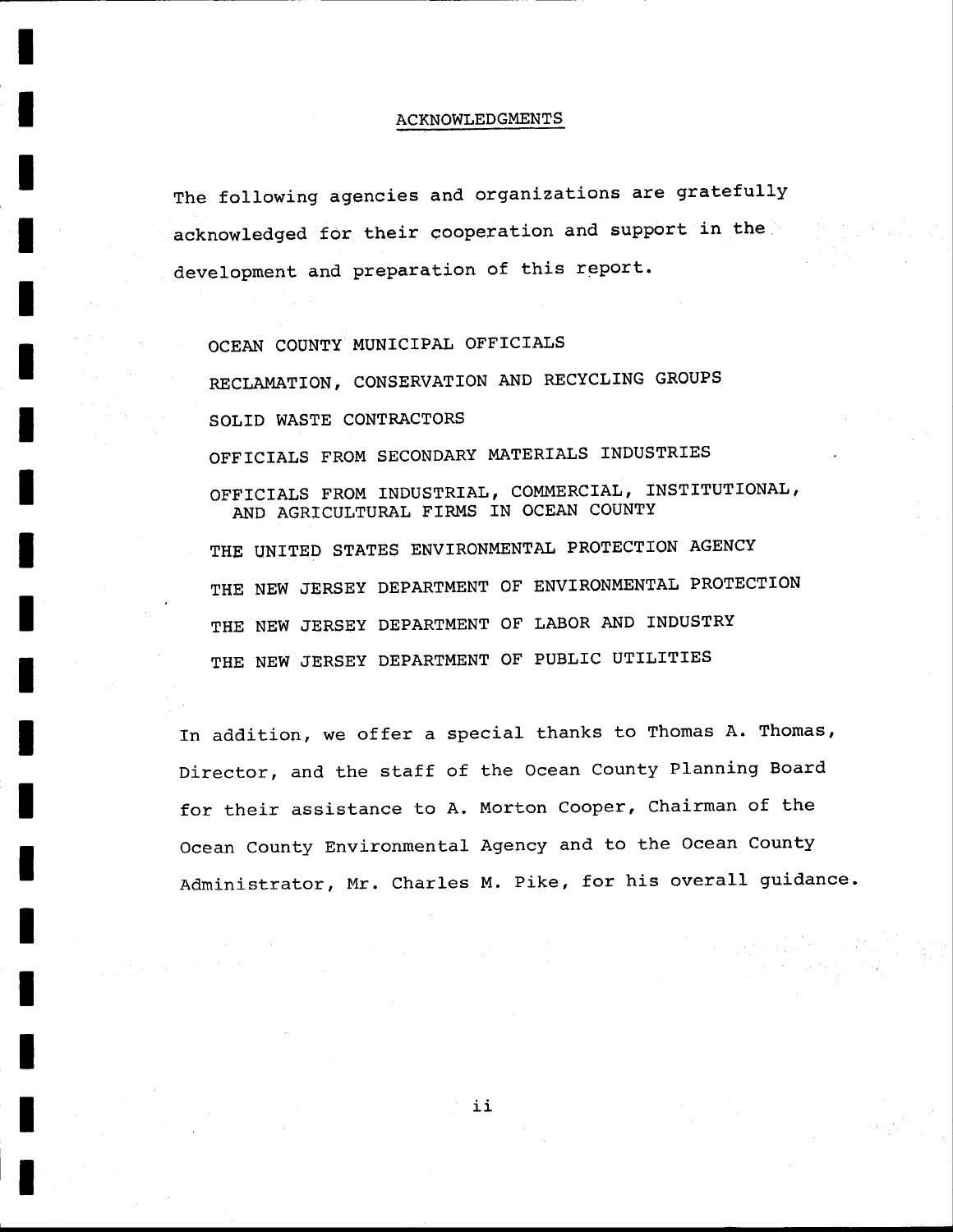I I I I J ı I I ı  $\cdot$ I  $\ddot{\phantom{0}}$ l I

۰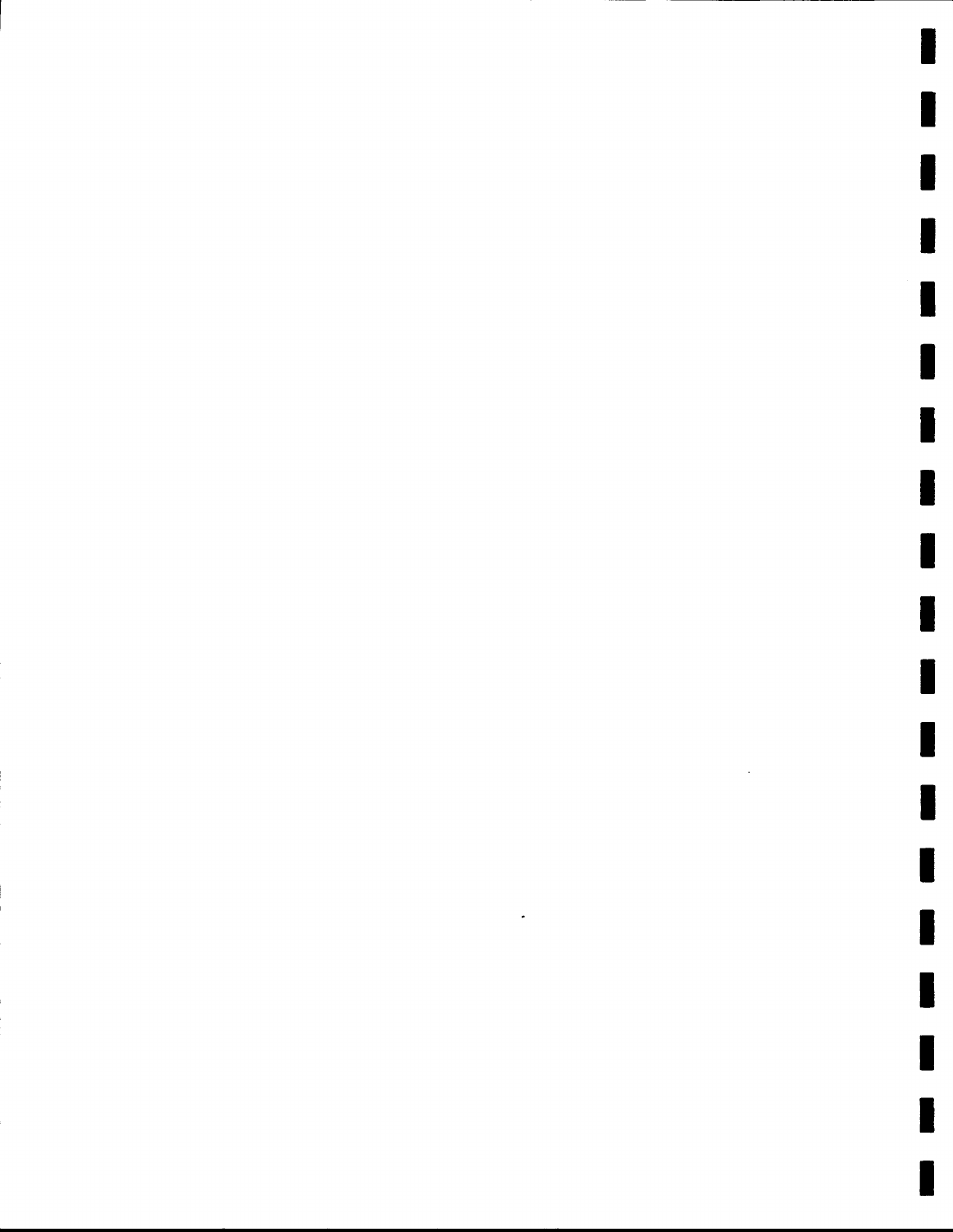# TABLE OF CONTENTS

# Page

| I.,  | INTRODUCTION                                                                                                                | ı                       |
|------|-----------------------------------------------------------------------------------------------------------------------------|-------------------------|
| II.  | SUMMARY OF EXISTING SOLID WASTE COLLECTION<br>AND DISPOSAL SYSTEMS IN OCEAN COUNTY                                          | $\overline{\mathbf{4}}$ |
|      | TYPES OF SOLID WASTES PRODUCED IN OCEAN COUNTY 4<br>EXISTING SOLID WASTE COLLECTION AND DISPOSAL<br>SYSTEMS IN OCEAN COUNTY | $\overline{7}$          |
|      | EXISTING RESOURCE RECOVERY PROGRAMS IN<br>OCEAN COUNTY                                                                      | 14                      |
| III. | CRITERIA FOR SOLID WASTE DISPOSAL MANAGEMENT<br>PLANNING IN OCEAN COUNTY                                                    | 16                      |
|      |                                                                                                                             | 16                      |
|      | GENERAL CRITERIA<br>PUBLIC ATTITUDES TOWARDS SOLID WASTE MANAGEMENT                                                         | 18                      |
|      | INCREASING SOLID WASTE GENERATION                                                                                           | 19                      |
|      | CONSIDERATION OF EXISTING LANDFILL OPERATIONS                                                                               | 19                      |
|      | LEGAL AND ADMINISTRATIVE CRITERIA                                                                                           | 20                      |
|      | ENVIRONMENTAL CONSIDERATIONS                                                                                                | 22                      |
|      | TECHNOLOGY OF RESOURCE RECOVERY AND SOLID<br>WASTE DISPOSAL                                                                 | 23                      |
|      | MARKETS FOR MATERIALS RECOVERED FROM OCEAN<br>COUNTY'S SOLID WASTE                                                          | 25                      |
|      | COST AND DEPENDABILITY OF SERVICE                                                                                           | 26                      |
|      | CONSTRAINTS IMPACTING LOCATION OF SOLID WASTE<br>DISPOSAL FACILITIES IN OCEAN COUNTY                                        | 27                      |
| IV.  | PROPOSED REGIONAL SOLID WASTE DISPOSAL                                                                                      | 29                      |
|      | PLAN FOR OCEAN COUNTY                                                                                                       |                         |
|      |                                                                                                                             | 29                      |
|      | THE GENERAL PLANNING PROBLEM<br>FAILURE OF A PREVIOUSLY PROPOSED PLAN FOR A                                                 | 33                      |
|      | DISPOSAL FACILITY IN LACEY TOWNSHIP                                                                                         |                         |
|      | A PROPOSED SOLID WASTE DISPOSAL STRAGEGY                                                                                    | 34                      |
|      | FOR OCEAN COUNTY                                                                                                            |                         |
|      | FUTURE PHASING-IN OF RESOURCE RECOVERY                                                                                      | 41                      |
|      | UTILIZATION OF SOLID WASTE TRANSFER SYSTEMS                                                                                 | $-43$                   |
|      | IN THE REGIONAL SYSTEM                                                                                                      | 48                      |
|      | INFORMATION CONCERNING THE LANDFILLS                                                                                        |                         |
|      | RECOMMENDED FOR PURCHASE                                                                                                    | 50                      |
|      | ECONOMIC ASPECTS OF THE PROPOSED SOLID WASTE<br>DISPOSAL STRATEGY                                                           |                         |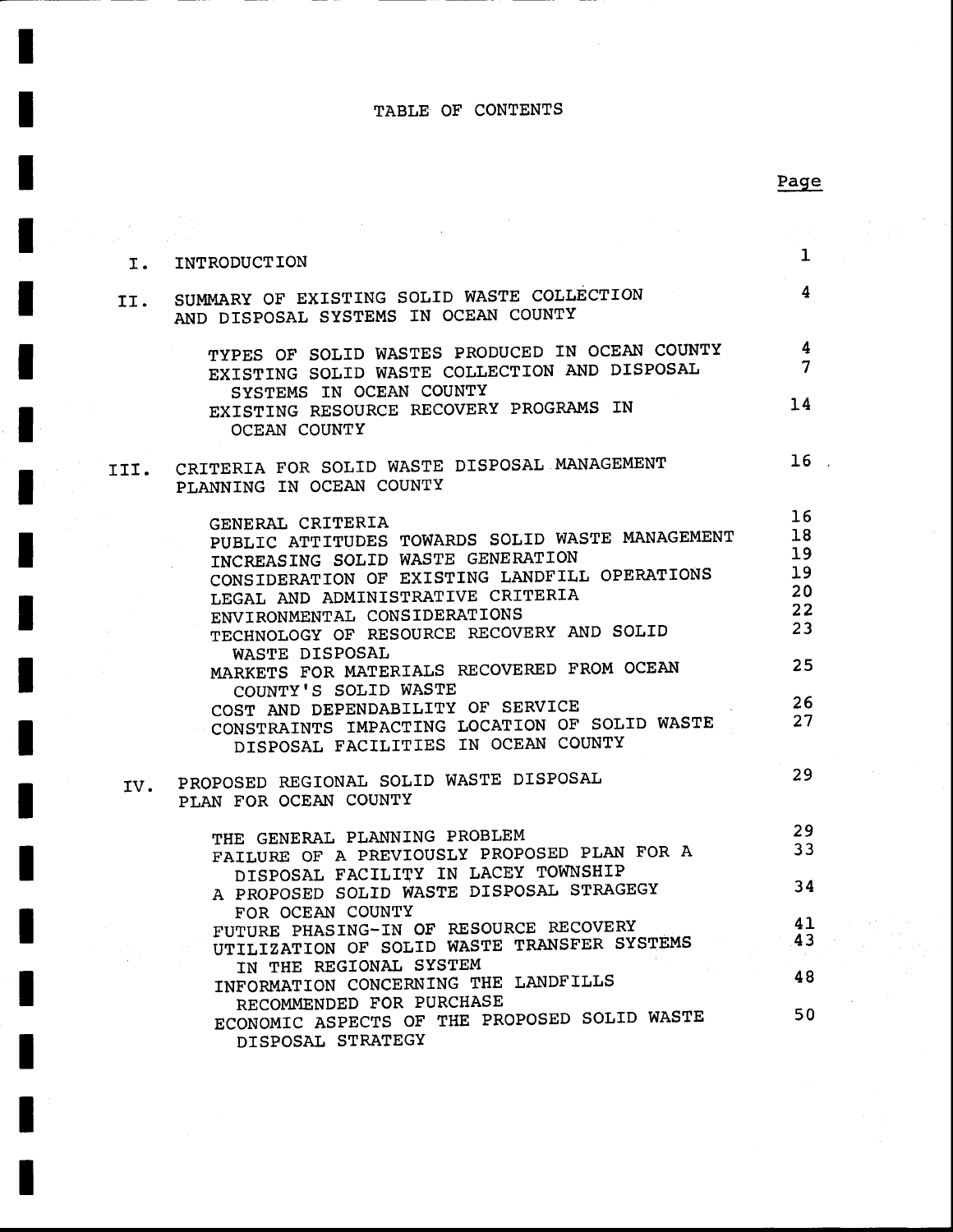# TABLE OF CONTENTS, Cont'd.

|    |                                                                                                          | Page     |
|----|----------------------------------------------------------------------------------------------------------|----------|
| v. | IMPLEMENTATION OF THE PROPOSED SOLID WASTE<br>DISPOSAL PLAN                                              | 52       |
|    | IMPLEMENTATION STEPS<br>REQUIREMENTS FOR OCEAN COUNTY SOLID WASTE                                        | 52<br>55 |
|    | MANAGEMENT PLAN PURSUANT TO S 624<br>THE COUNTY DEPARTMENT AS THE MOST PRACTICAL                         | 57       |
|    | ADMINISTRATIVE STRUCTURE<br>COMPARISON OF PROPOSED PLAN TO CRITERIA FOR<br>SOLID WASTE DISPOSAL PLANNING | 60       |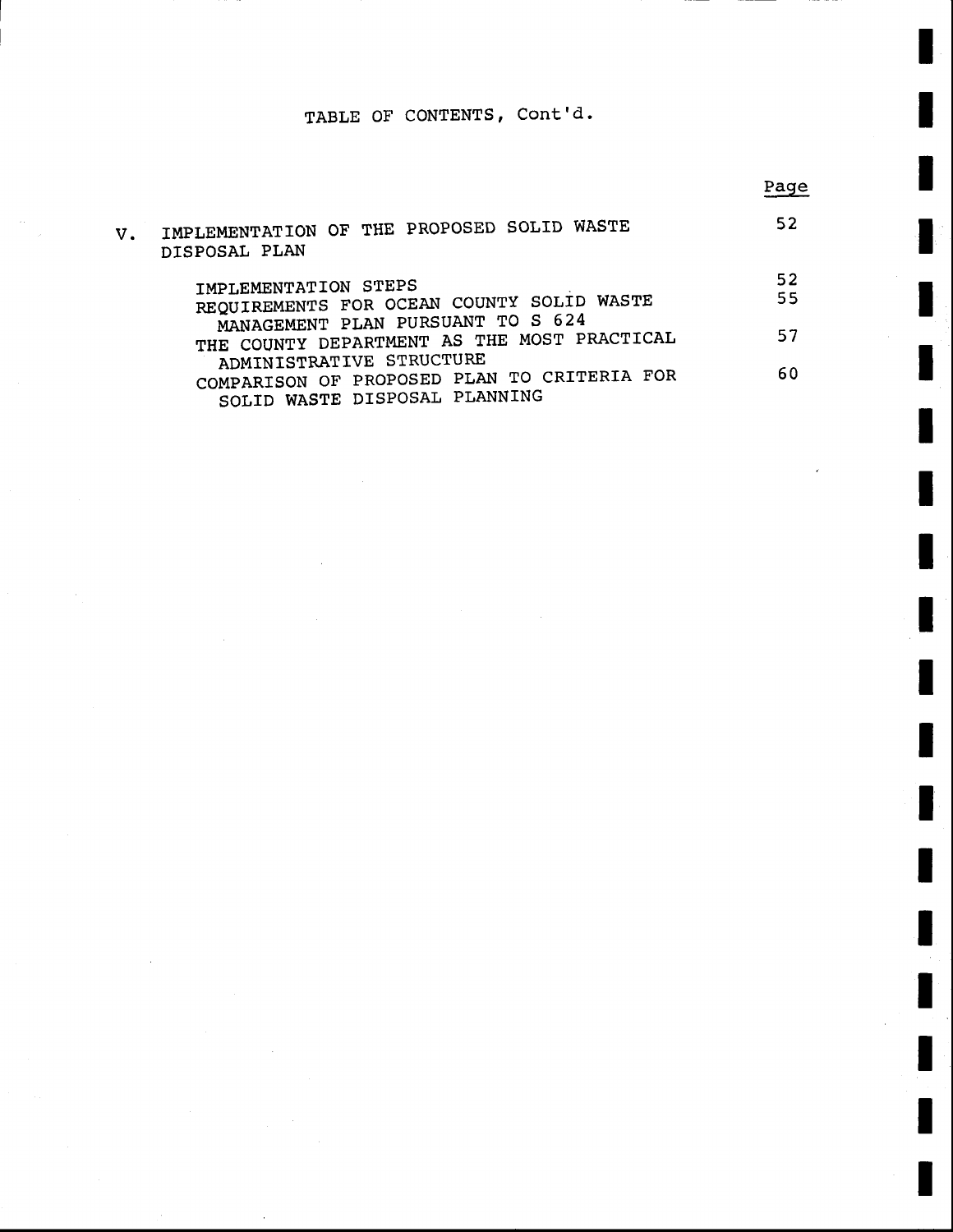# LIST OF TABLES

| Table |                                                                                         | Page |
|-------|-----------------------------------------------------------------------------------------|------|
|       | ESTIMATED ANALYSIS OF RESIDENTIAL SOLID WASTE<br>COLLECTION COMPONENTS FOR OCEAN COUNTY | 6    |
|       | TYPES OF RESIDENTIAL, COMMERCIAL, AND INDUSTRIAL<br>SOLID WASTES IN OCEAN COUNTY        | 8    |
|       | PROJECTIONS OF SOLID WASTE QUANTITIES                                                   | 31   |

I

I

t

I

# LIST OF FIGURES

| Figure |                                                                                  | Page |
|--------|----------------------------------------------------------------------------------|------|
| 1      | RESIDENTIAL SOLID WASTE COLLECTION SYSTEMS                                       | 9    |
| 2      | SOLID WASTE DISPOSAL SITES UTILIZED BY OCEAN<br>COUNTY MUNICIPALITIES            | 13   |
| 3      | SEVERAL CONSTRAINTS PLACED ON LAND SITE SELECTION                                | 28   |
| 4      | DISPOSAL STRATEGY USING TWO SANITARY LANDFILLS<br>AND TWO TRANSFER STATIONS      | 38   |
| 5      | SOLID WASTE DISPOSAL AND RESOURCE RECOVERY<br>PLANNING STRATEGY                  | 39   |
| 6      | TYPICAL RESOURCE RECOVERY SYSTEM FOR MUNICIPAL<br>SOLID WASTE                    | 44   |
|        | WASTE DISPOSAL SYSTEM DEVELOPMENT<br>SOLID<br>IMPLEMENTATION STRATEGY<br>TNITIAL | 53   |

 $\mathcal{L}$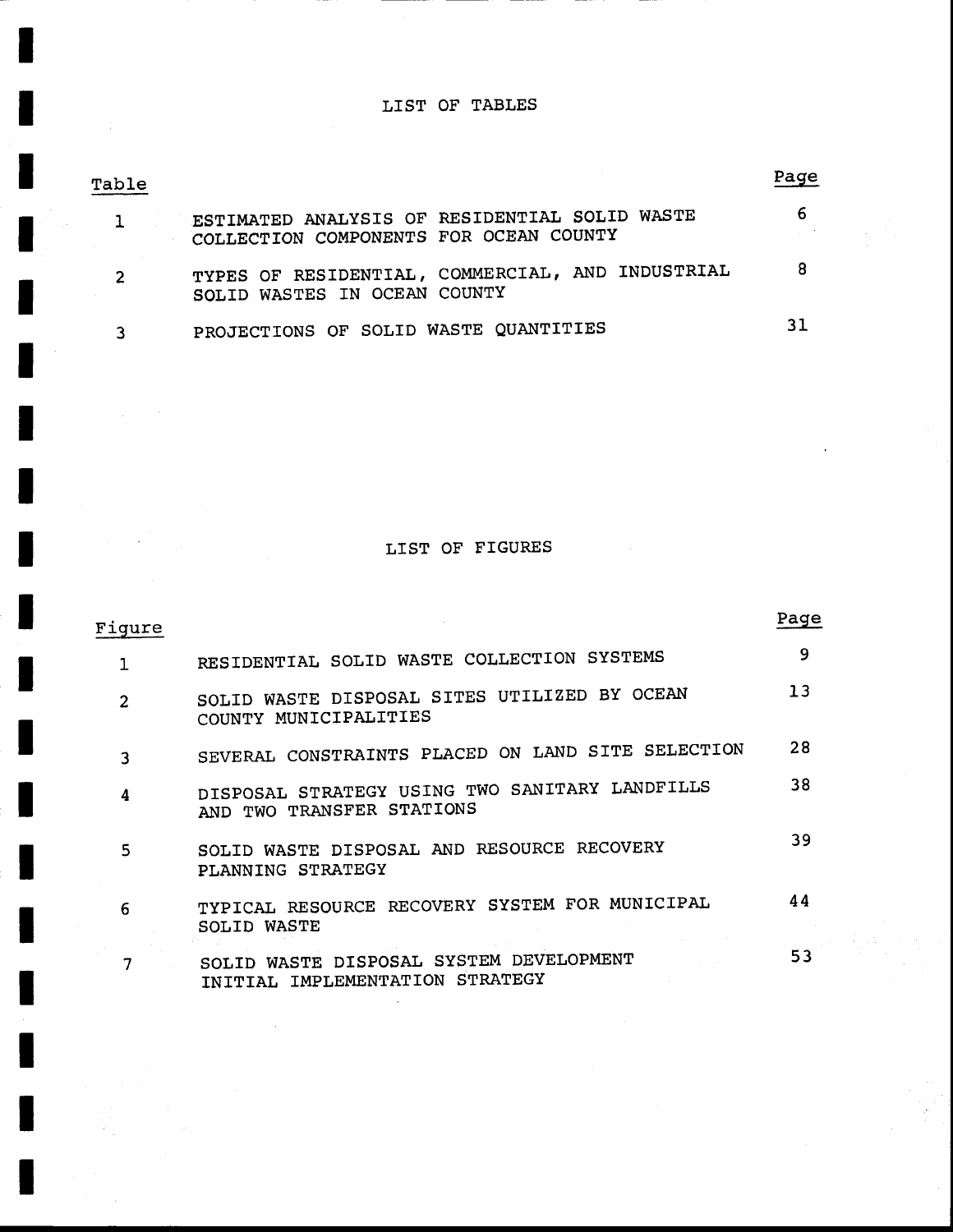J l I l ł I I I I I ı I I  $\cdot$ ł

۰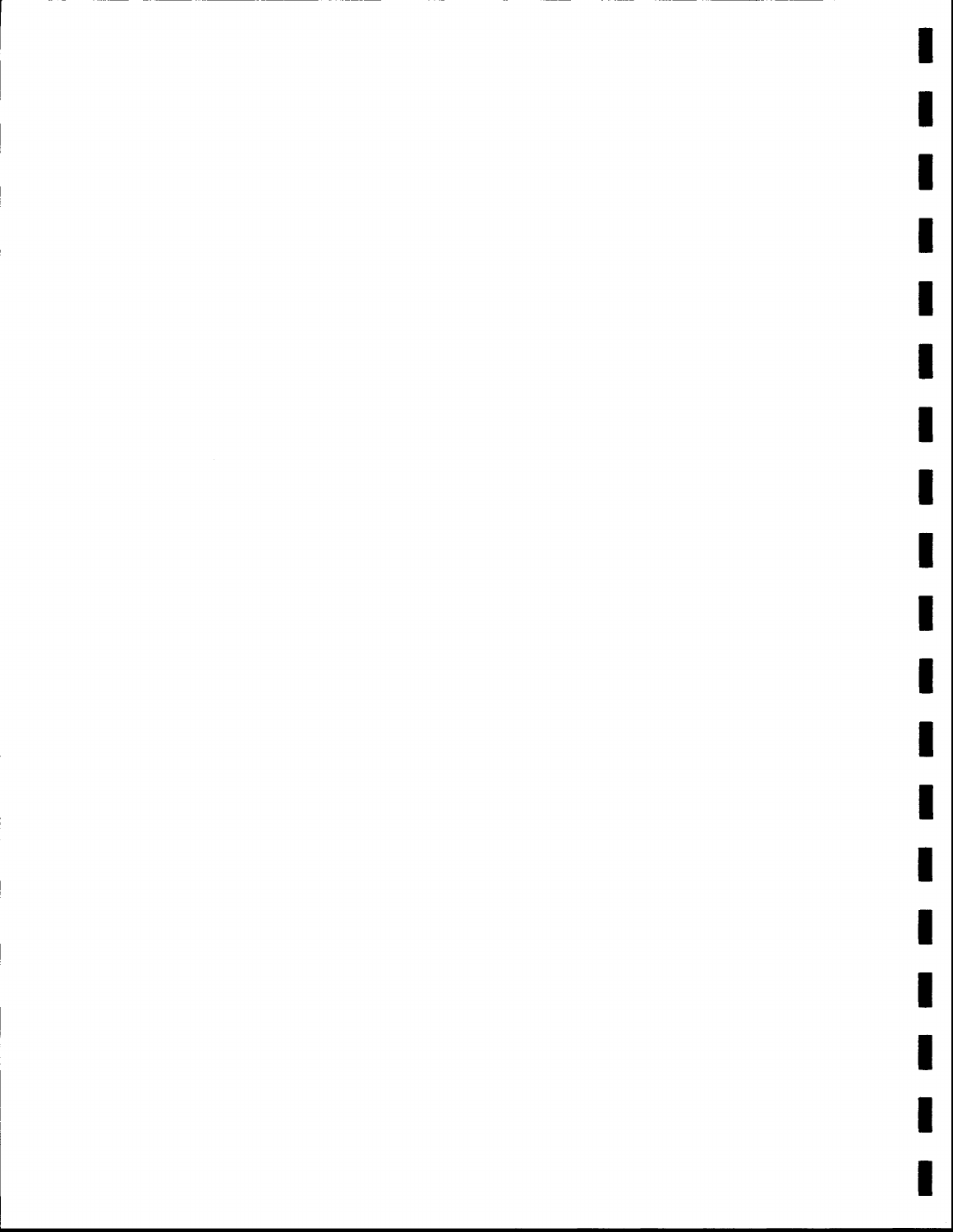#### I. INTRODUCTION

I

I

I

I

I

I

I

I

I

I

I

t

I

I

I

I

I

I

t

During the past decade, ocean county has experienced rapid residential, commercial, and industrial growth. With this growth have come increasing quantities of solid waste which require efficient disposat. Many municipal officials, especially in the communities along the coast, have long recognized this problem. So1id waste disposal costs have escalated as haulage distances to distant landfill sites have increased. Many municipalities have limited landfill capacity remaining and poor prospects for acquiring new landfill areas locally.

Faced with these problems of ever-increasing solid waste quantities and dwindling areas for close-in landfill sites, many municipalities are finding it increasingly difficult and expensive to provide for proper solid waste disposal. With this in mind, the Ocean County Board of Chosen Freeholders initiated a county-wide solid waste disposal study in May L974 with M. Disko Associates as solid waste consultant. The Ocean county solid waste Disposal and Resource Recovery Management Study is divided into two phases: (1) background and analysis (2) proposed regional solid waste management plan.

The basic objectives of the Ocean County Solid Waste Disposal and Resource Recovery Management study are as follows:

To define and explain in detail the natural, physical, and environmental conditions which exist in Ocean County and explain how these conditions interact in the formulation of a solid waste disposal management plan.

 $-1-$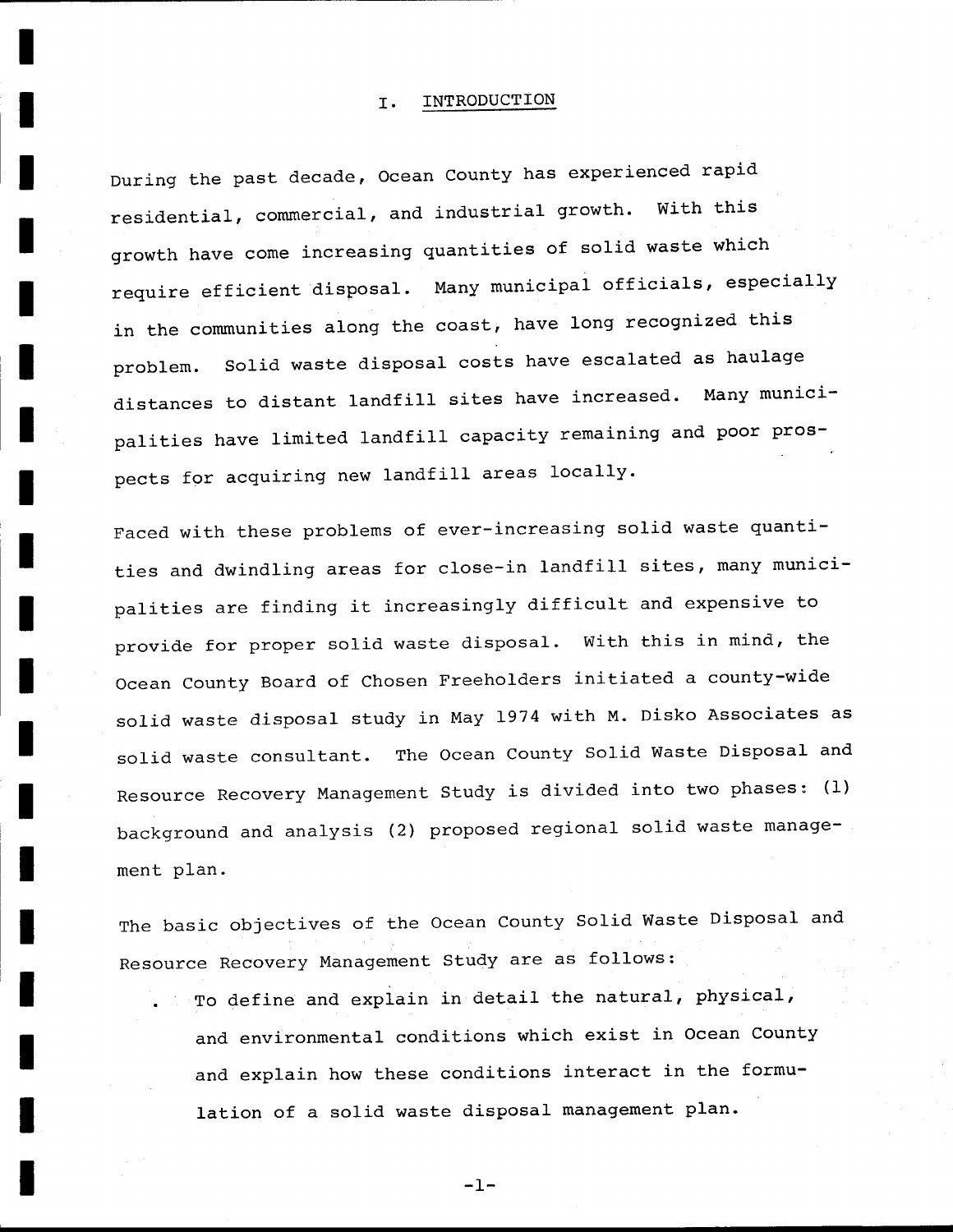To define and explain in detail the types and categories of solid waste as they relate to Ocean County. To determine from which sectors of government, industry, and the public the waste guantities are generated.

I

I

I

I

I

I

I

I

I

I

I

I

I

I

I

I

I

I

I

- To define the existing solid waste collection and disposal practices for the Ocean County municipalities. Every community was studied in depth to evaluate its collection and disposal system.
	- To define and evaluate the existing recycling programs in Ocean County.
- To define and evaluate the lega1, administrative, and financial aspects of solid waste collection and disposal.
- To evaluate the potential markets for re-sale of salvagable components of municipal solid waste and to evaluate whether or not certain components should be recovered and marketed.
	- To review and explain in detail the current state-of-theart of materials and energy recovery from municipal solid waste. Every new approach, as well as tried and true systems, were evaluated and described.
- To define and explain in detail how the utilization of solid waste transfer stations can effectively reduce

 $-2-$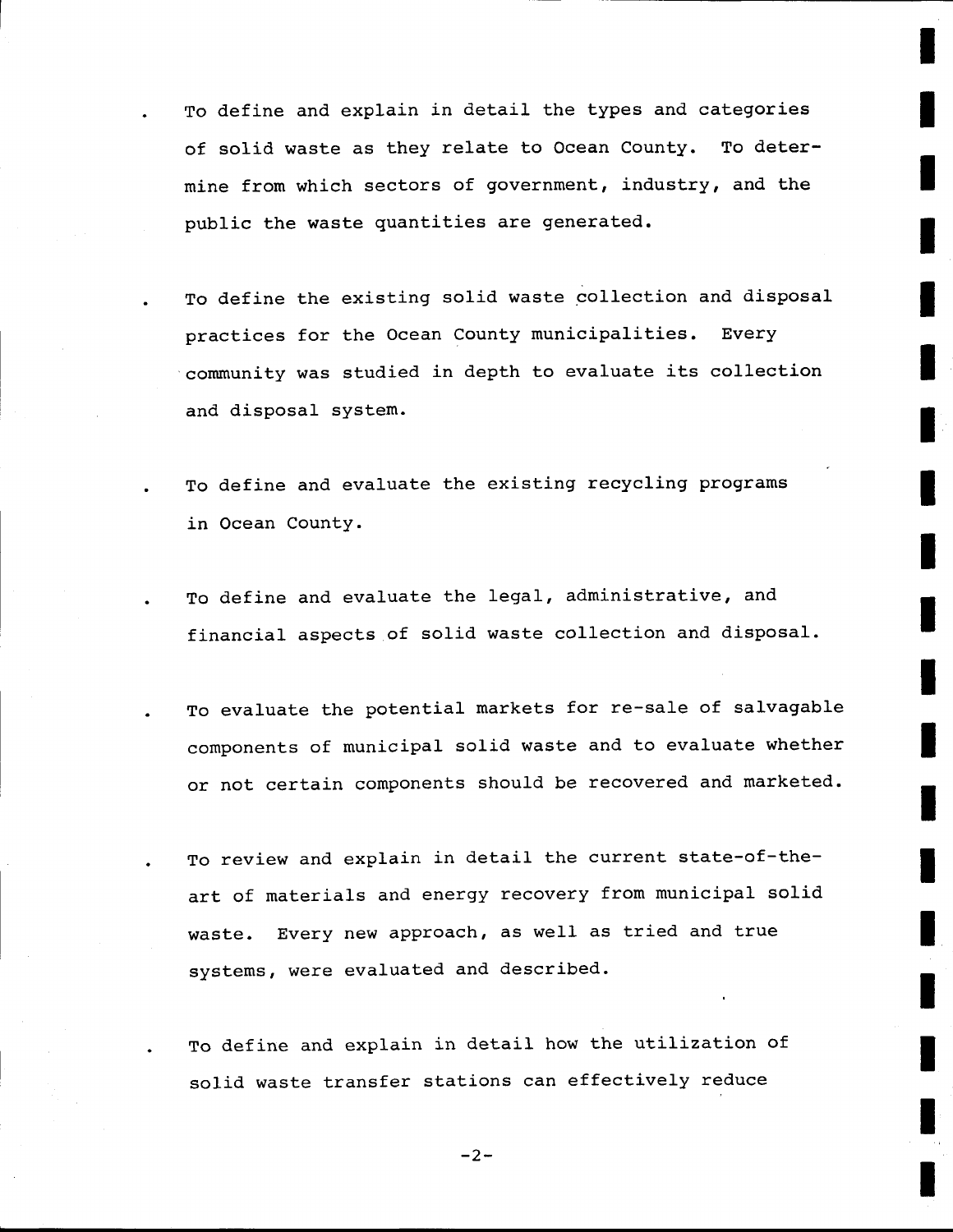haulage distances and municipal expenditures fot solid waste disposal and to evaluate the suitability of utilizing transfer stations in Ocean County.

These objectives were achieved by Volume I of the Ocean County Solid Waste and Resource Recovery Management Study. Volume I is a 356 page comprehensive study of the existing collection and disposal practices of the County's 33 municipalities. In order to better understand the intent and direction of Volume  $I$ , some of the most important sections will be summarized in this <sup>I</sup>report.

I

I

I

I

I

I

I

I

t

This report, Volume II, is a presentation of a proposed regional solid waste program for Ocean County. The program and plan has evolved over a period of two years and has included major input by the Ocean County Board of Chosen Freeholders, the Ocean County Planning Department, County Staff and advisory groups. This report was presented to the Board of Freeholders on November 24, 1976 and authorization was given for publication and distribution at that time.

 $-3-$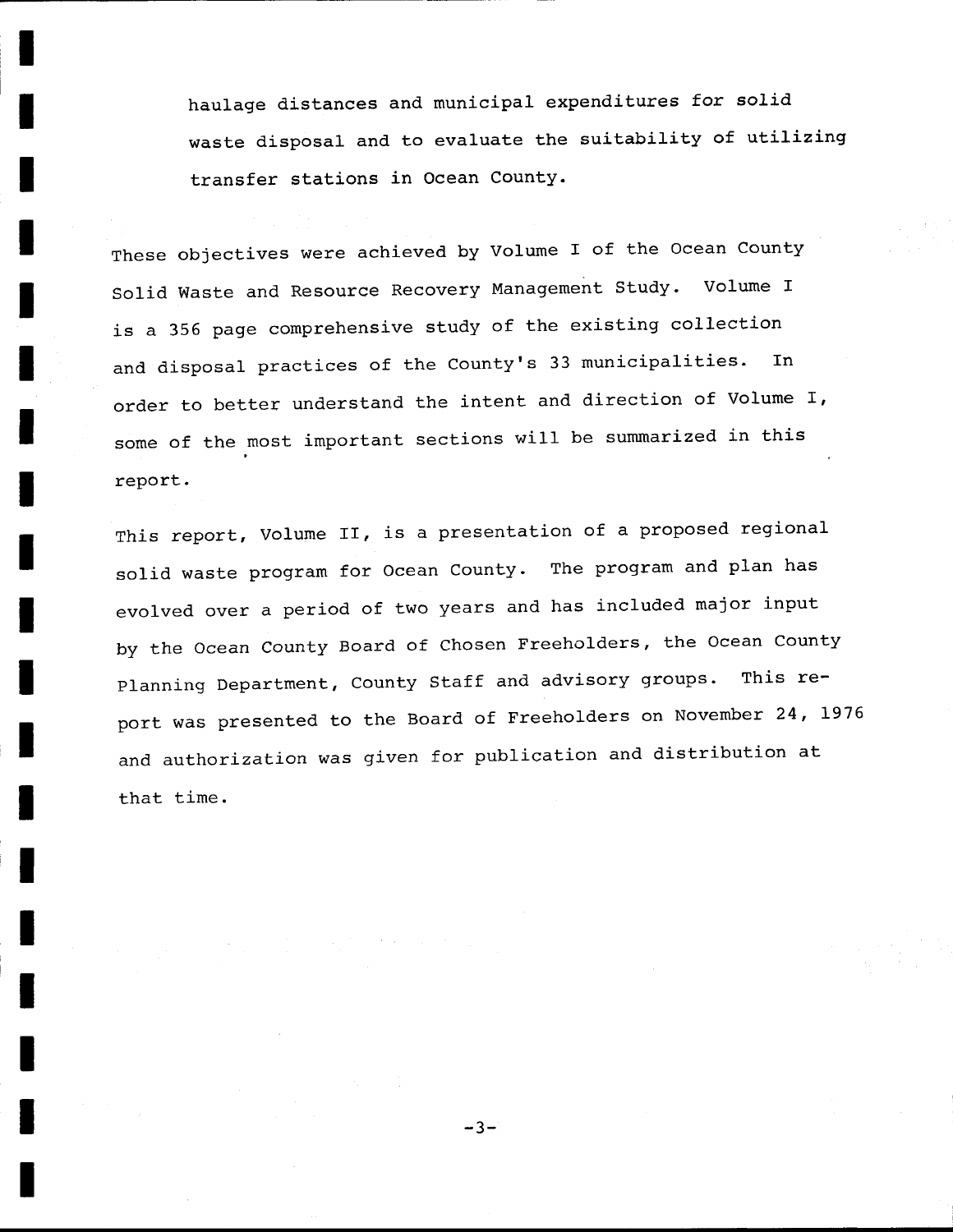#### SUMMARY OF EXISTING SOLID WASTE COLLECTION II. AND DISPOSAL SYSTEMS IN OCEAN COUNTY

# TYPES OF SOLID WASTES PRODUCED IN OCEAN COUNTY

The solid waste generated in Ocean County is comprised of many different components. "Solid Waste" is a general term used to describe many types of wastes including: garbage, trash, rubbish, clean-up wastes, yard debris, municipal debris, sewage treatment plant sludges, road sweepings, abandoned automobiles, and commercial, industrial, institutional and agricultural wastes. Generally, liquids such as chemicals, and semi-liquids from industrial operations are excluded from classification as solid wastes.

Typically, the components are wastes from residential, commercial, industrial, municipal and agricultural sources, including special wastes such as pathological, abandoned vehicles and clean-up The percentages of the components vary according to the wastes. time of the year, population fluctuations, weather conditions, etc.

In the spring months a large increase in lawn, leaf, and gardening wastes develops. Many municipalities conduct clean-up programs in the spring and early summer. Refrigerators, washing machines, and other bulky items are discarded during these times. The solid waste tonnages in the summer months increase dramatically. Officials in several municipalities reported a ten-fold increase in population and two municipalities reported a twenty-fold summer population increase. Obviously, as the population base increases, the solid waste quantities increase proportionally.

 $-4-$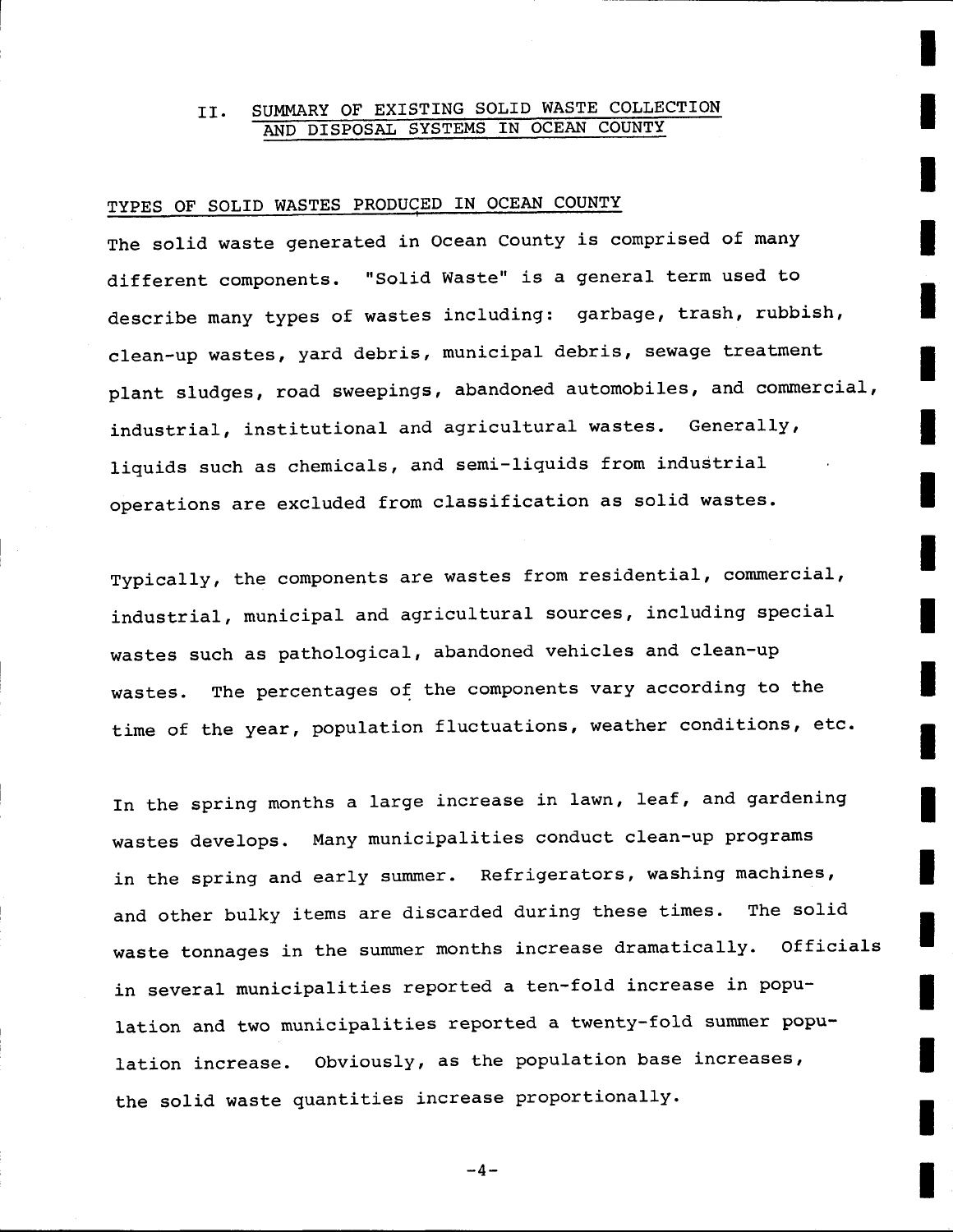Residential solid wastes are typically composed of the throwaway wastes associated with day-to-day living. Residential solid wastes include wastes generated within the household, including paper, rubbish, and garbage, and wastes from the yard, including leaves, grass, hedge trimmings and branches, etc. It is from the residential solid waste collection that many recyclable components can be extracted. Table I shows the estimated analysis of residential solid waste in Ocean County'

I

I

t

I

I

I

I

I

I

t

t

I

I

I

I

I

I

I

I

Commercial solid wastes are generated by a number of non-manufacturing businesses which include offices and laboratories ' wholesale and retail stores, hospitals and institutions, markets, theaters, etc. The composition of the wastes vary depending on the nature of the businesses. Generally, commercial firms have large percentages of paper, corrugated cardboard, metal and wood. Food packing plants or restaurants have major food scrap percentages. Many commercial waste generators are a valuable source of paper fiber suitable for reclamation.

Industrial generators dispose of a wide variety of solid wastes. Industrial solid wastes include discarded by-products of production, residues, and wastes from utility companies, transportation systems, communication firms, manufacturing firms, etc. They include shipping, office, plant packaging and cafeteria wastes. chemicals, sludges, and dissolved or suspended solids in wastewaters are generally classified as liquid industrial waste. Industrial waste quantities are generally related to the number of employees and the type of manufacturing process. Some industrial

-5-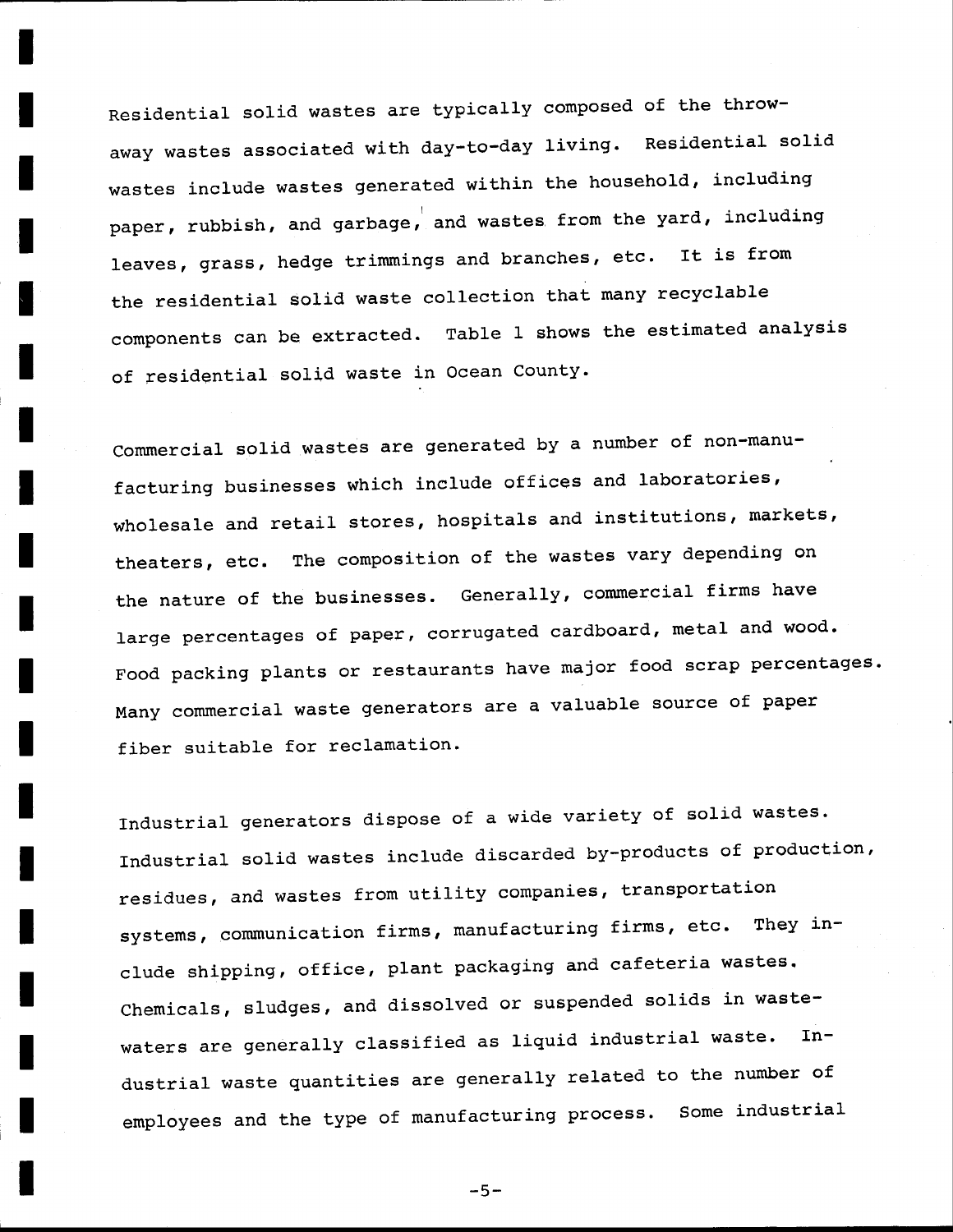## TABLE 1

# ESTIMATED ANALYSIS OF RESIDENTIAL SOLID WASTE COLLECTION COMPONENTS FOR OCEAN COUNTY

|                        |                                                                          | TYPICAL PERCENTAGES |                |  |
|------------------------|--------------------------------------------------------------------------|---------------------|----------------|--|
| COMPONENT              |                                                                          | Rural Sections      | Urban Areas    |  |
|                        |                                                                          | of the County       | of the County  |  |
| <b>DIRT</b>            |                                                                          | 2 <sup>8</sup>      | 28             |  |
| GARBAGE:               | Food Wastes, Fats, Meat<br>Scraps, Rinds and Seeds,<br>Vegetable Wastes  | 20%                 | 12%            |  |
| GLASS:                 | Bottles, Ceramics                                                        | 14%                 | 10%            |  |
| <b>METALS</b>          |                                                                          | 10%                 | 118            |  |
| PAPER:                 | Corrugated, Mail, News-<br>papers, Kraft, Magazines,<br>Cartons, Tissues | 40%                 | 42%            |  |
| <b>PLASTICS</b>        |                                                                          | 4%                  | 4%             |  |
| TEXTILES               |                                                                          | $1\,$               | 28             |  |
| <b>WOOD</b>            |                                                                          | 2 <sup>8</sup>      | $1$ $\epsilon$ |  |
| YARD<br><b>WASTES:</b> | Leaves, Grass, Branches<br>Garden Plants                                 | 2%                  | 13%            |  |
| MISCELLANEOUS          |                                                                          | 5%                  | 38             |  |
|                        | TOTAL                                                                    | 100%                | 100%           |  |

SOURCE: Studies by M. Disko Associates in Hunterdon, Monmouth, Passaic, Union, and Ocean Counties, including sampling programs to categorize and weigh household wastes. Percentages should be considered as typical, but may vary in a particular municipality.

 $-6-$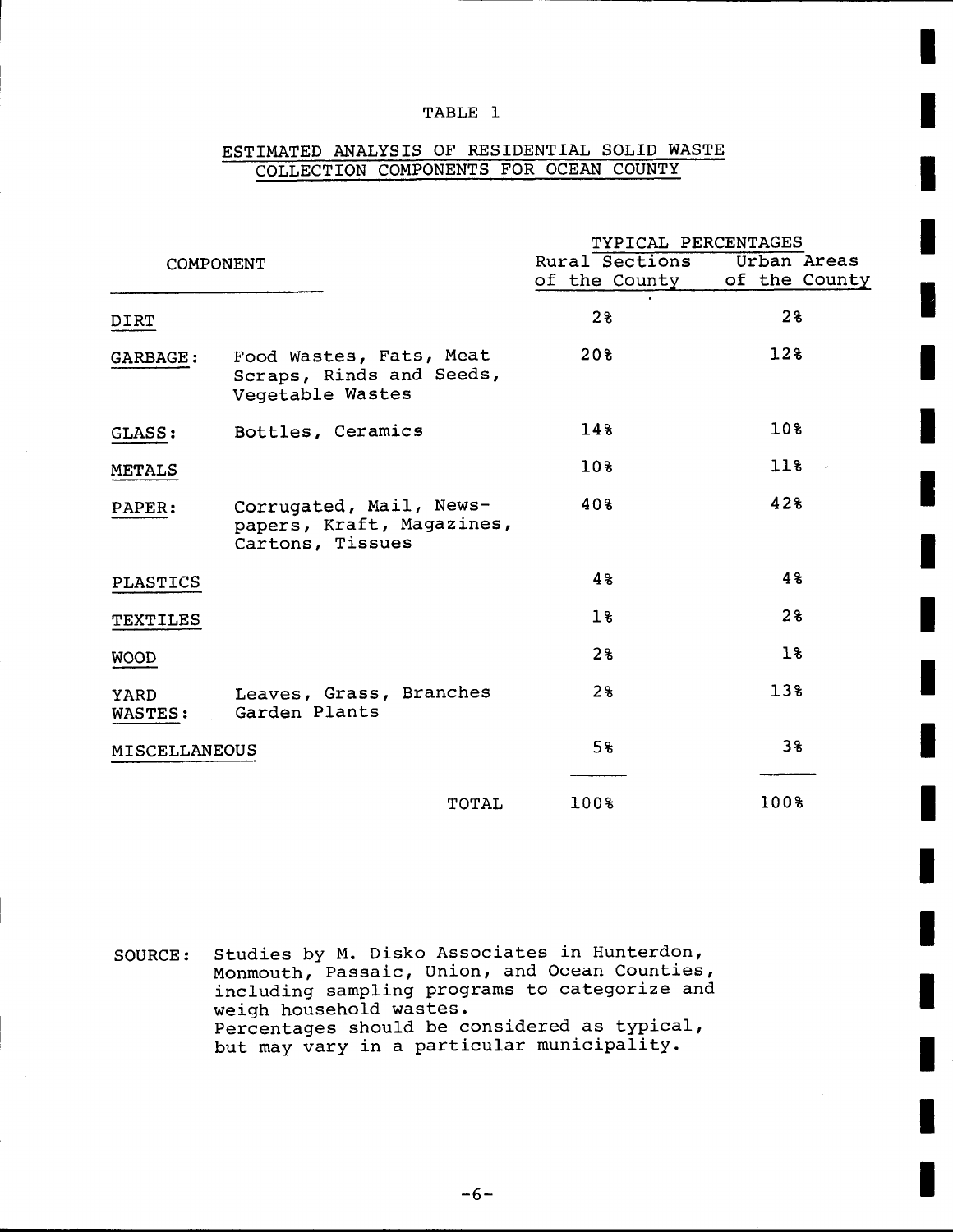firms practice continual recycling of all or part of their wastes. In addition, some of the larger industrial facilities dispose of all of their solid wastes on their own property.

Table 2 lists a comparison of the three major waste sources, residential, commercial and industrial, on a waste component basis.

I

I

I

I

I

I

I

I

I

I

I

I

t

I

I

I

I

I

I

As previously mentioned, there are several other sources of solid waste that make up the total amount requiring disposal daily. Many municipalities generate large quantities of clean-up waste and leaves during certain periods of the year. In addition, many municipalities are forced to remove and dispose of abandoned automobiles.

# EXISTING SOLID WASTE COLLECTION AND DISPOSAL SYSTEMS IN OCEAN COUNTY

Ocean County's municipalities utilize three types of solid waste collection systems. Figure 1 illustrates the distribution of the types of collection systems. The municipal collection system, which uses municipal workers and trucks to collect the solid waste is used by the following municipalities: Beach Haven, Beachwood, Berkeley, Brick, Dover, Eagleswood, Island Heights, Lacey, Lakehurst, Lakewood, Lavallette, Little Egg Harbor, Ocean Gate, Pine Beach, Point Pleasant Beach, seaside Heights, seaside Park, ship Bottom, South Toms River, Stafford, Surf City, and Tuckerton.

The municipally-contracted collection system involves a private contractor hired by the municipality to provide collection and

 $-7-$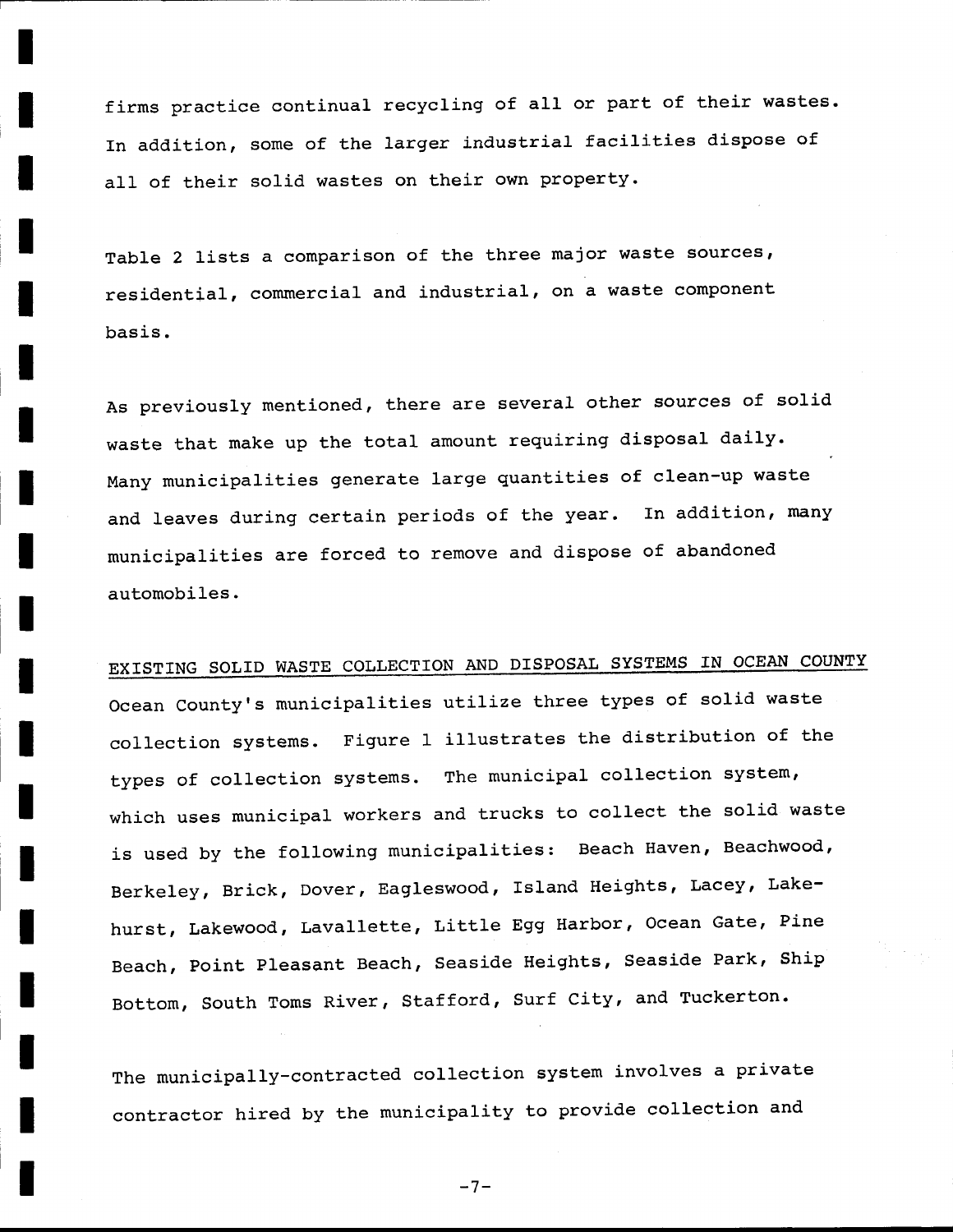## TABLE 2

# TYPES OF RESIDENTIAL, COMMERCIAL, AND INDUSTRIAL SOLID WASTES IN OCEAN COUNTY

I

I

I

I

I

I

I

I

I

I

I

I

I

| <b>COMPONENTS</b>    | PERCENT FROM<br>RESIDENTIAL<br><b>SOURCES</b> | PERCENT FROM<br>COMMERCIAL<br><b>SOURCES</b> | PERCENT FROM<br>INDUSTRIAL<br><b>SOURCES</b> |
|----------------------|-----------------------------------------------|----------------------------------------------|----------------------------------------------|
| PAPER                | 41.0                                          | 45.0                                         | 22.5                                         |
| <b>PLASTIC</b>       | 4.0                                           | 6.8                                          | 1.8                                          |
| METAL                | 10.5                                          | 3.9                                          | 7.9                                          |
| CERAMIC              | 0.0                                           | 0.3                                          | 0.7                                          |
| ORGANIC CHEMICALS    | 0.0                                           | 0.0                                          | $13.5^{\circ}$                               |
| INORGANIC CHEMICALS  | 0.0                                           | 0.0                                          | 0.2                                          |
| <b>GLASS</b>         | 12.0                                          | 1.7                                          | 0.7                                          |
| FOOD WASTES          | 16.0                                          | 17.8                                         | 25.2                                         |
| <b>TEXTILES</b>      | 1.5                                           | 0.2                                          | 0.7                                          |
| WOOD PRODUCTS        | 1.5                                           | 5.3                                          | 21.8                                         |
| <b>LEATHER</b>       | 0.0                                           | 0.0                                          | 0.3                                          |
| <b>RUBBER</b>        | 0.0                                           | 2.4                                          | 0.4                                          |
| MIXED COMMERCIAL     | 0.0                                           | 1.7                                          | 0.5                                          |
| PETROLEUM PRODUCTS   | 0.0                                           | 0.5                                          | 0.4                                          |
| STONE, SAND, PLASTER | 2.0                                           | 1.0                                          | 3.2                                          |
| OTHER WASTES         | 11.5                                          | 13.4                                         | 0.2                                          |
| TOTAL                | 100.0                                         | 100.0                                        | 100.0                                        |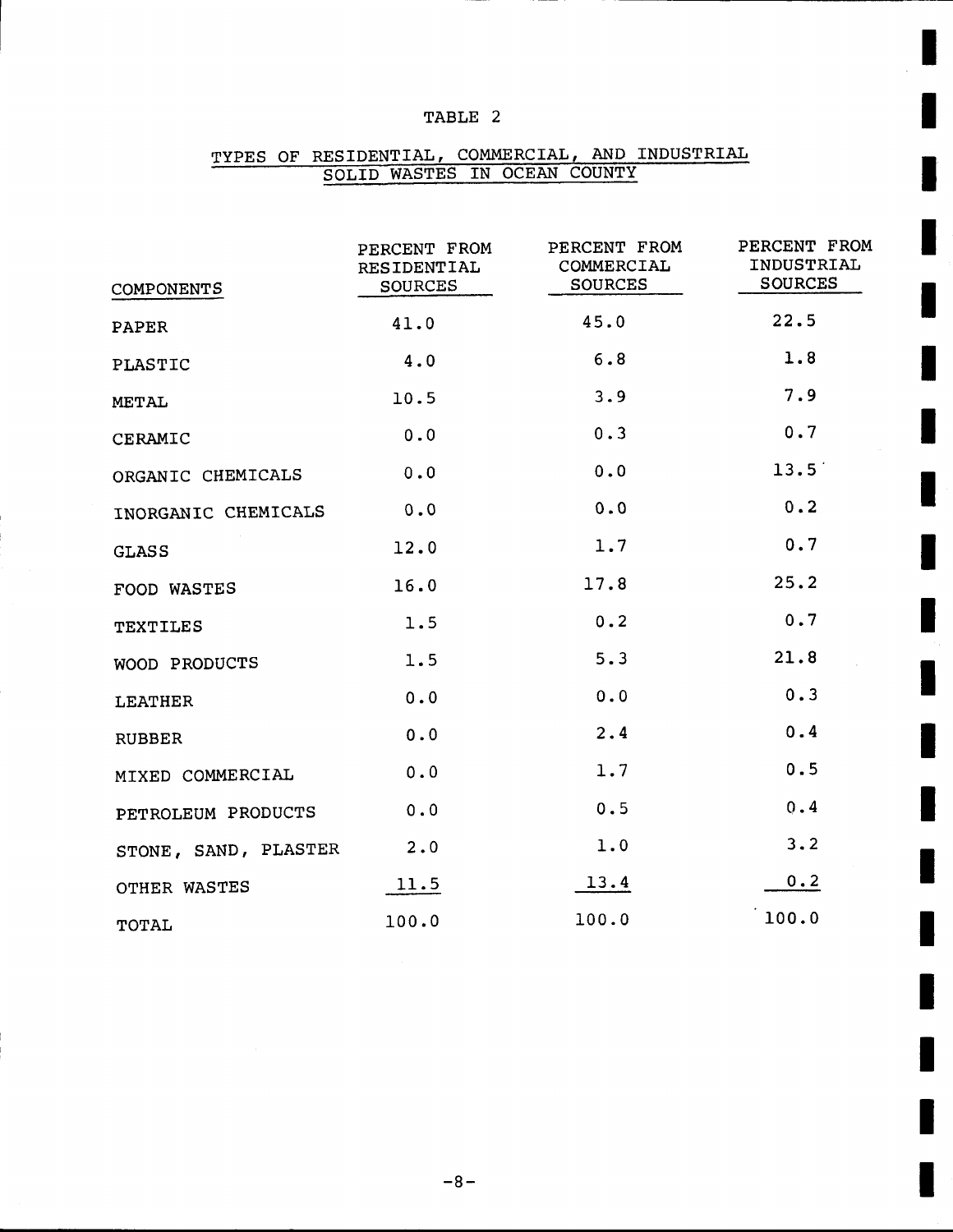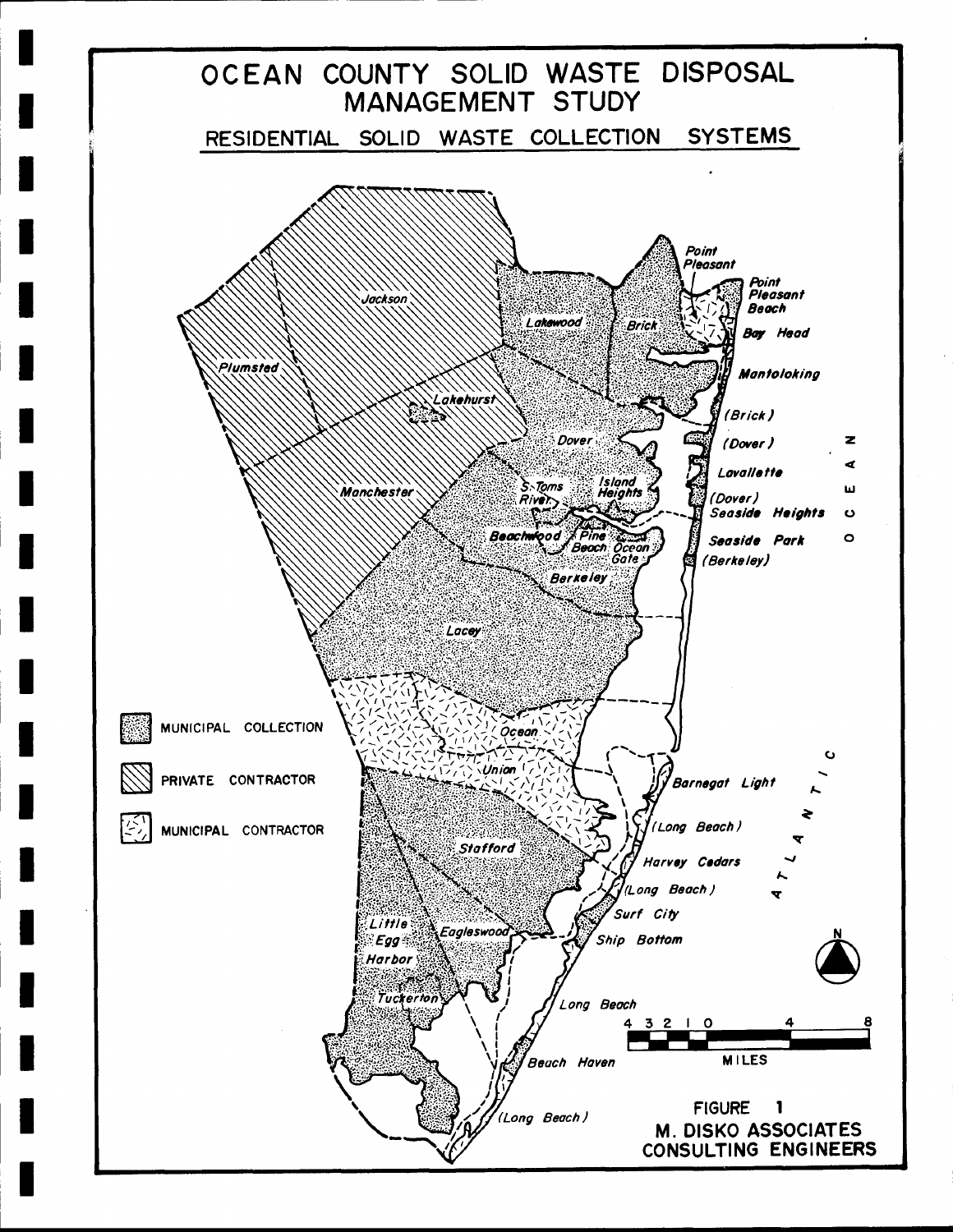disposal services to the entire municipality. The following municipalities use this system: Barnegat Light, Bay Head, Harvey Cedars, Long Beach, Mantoloking, Ocean, Point Pleasant, and' Union' I

I

I

I

I

I

t

I

I

I

I

t

I

I

I

I

I

I

I

Three communities, Jackson, Manchester and Plumsted, require the individual property owners to contract with a private contractor for refuse collection and disposal. With this private contractor system, the municipality does not become involved in the waste collection process.

As previously explained, Ocean County utilizes three basic solid waste collection systems. However, there are many variations in these three systems concerning frequency of collection during the week, curb or backyard pick-up, clean-up weeks, etc. Therefore, when comparing the costs for solid waste collection and disposal between municipalities, the level of service must first be deter-. mined to insure that the systems are providing comparable services. That is why there is such a large range in costs for the municipalities as outlined in the table below. The estimated per capita costs are calculated with a weighted population figure which compensates for the vary large population and waste quantities during the ten week summer season.

 $-10 -$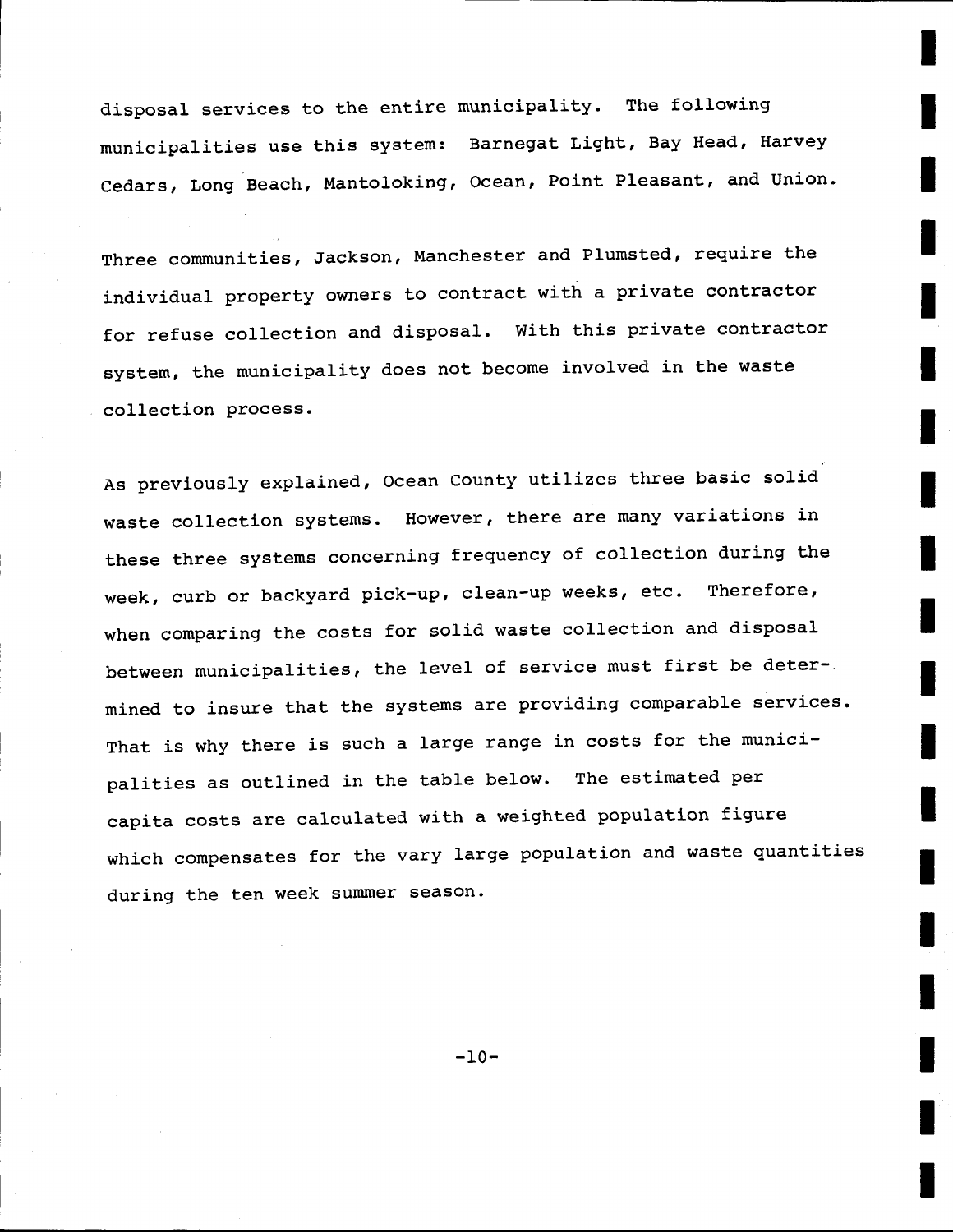| TYPE OF                | NUMBER OF      | 1974-1975<br>RANGE OF ESTIMATED<br>COST PER YEAR |
|------------------------|----------------|--------------------------------------------------|
| COLLECTION             | MUNICIPALITIES | PER CAPITA                                       |
| Municipal,<br>curbside | 20             | $$3.34 - $31.06$                                 |
| Municipal,<br>backyard | $\overline{2}$ | $$10.35 - $12.40$                                |
| Contract,<br>curbside  | 6              | $$13.48 - $16.79$                                |
| Contract,<br>backyard  | 2              | $$30.81 - $55.14$                                |
| Private,<br>curbside   | 3              | $$12.82 - $20.63$                                |

I

I

t

I

I

I

I

I

I

t

I

I

I

I

I

t

I

I

I

An important task when planning a solid waste disposal strategy is to estimate the quantities of solid waste generated each day in the County. This is often a difficult and complex task because many municipalities have limited records of their collected tonnages. Solid WaSte collections vary because of seasonal or holiday influences, In the shore communities, peak summer tonnages may go up 10 to 15 times over the non-peak winter quantities. The estimates presented below must be considered as having a 10 to 15 percent, plus or minus, accuracy. The values were obtained from municipal officials, contractors, engineering computations, and the records of the New Jersey Department of Environmental Protection and the New Jersey Public utility Commission.

 $-11-$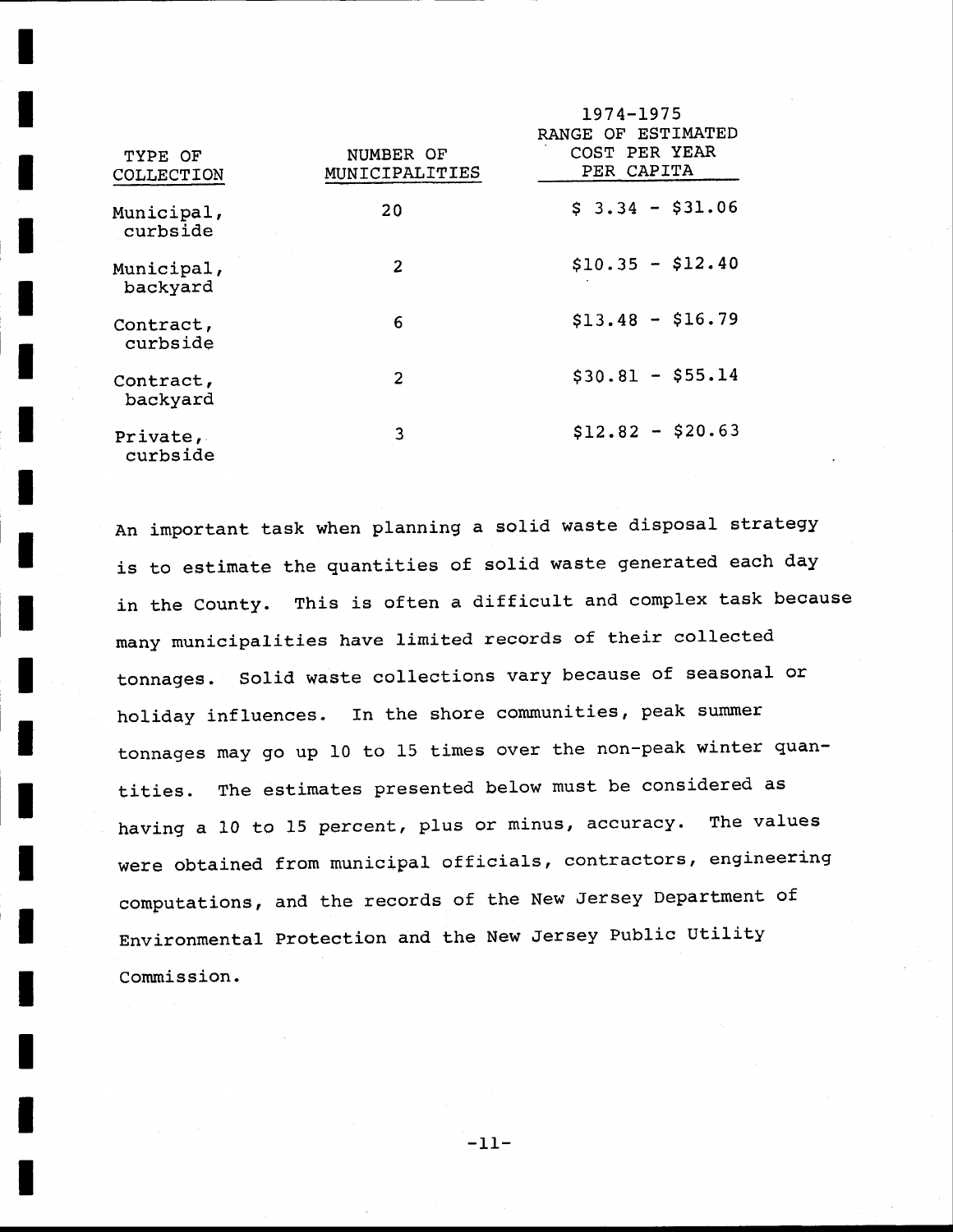| COMPONENT                           | $1974 - 75$<br><b>ESTIMATED</b><br>TONS/YEAR | $1974 - 75$<br><b>ESTIMATED</b><br><b>AVERAGE</b><br>TONS/WEEK | $1974 - 75$<br><b>ESTIMATED</b><br><b>PEAK</b><br>TONS/WEEK |
|-------------------------------------|----------------------------------------------|----------------------------------------------------------------|-------------------------------------------------------------|
| Residential                         | 292,500                                      | 5,625                                                          | 10,500                                                      |
| Non-Residential<br>Municipal        | 17,900                                       | 344                                                            | 500                                                         |
| Commercial                          | 127,500                                      | 2,452                                                          | 4,021                                                       |
| Industrial                          | 99,000                                       | 1,904                                                          | 2,000                                                       |
| Agricultural                        | 3,000                                        | 58                                                             | 100                                                         |
|                                     |                                              |                                                                |                                                             |
| County Totals*<br>*Totals - Rounded | 539,900                                      | 10,380                                                         | 17,100                                                      |

I

I

I

I

I

I

I

t

I

I

I

I

t

I

I

I

I

I

I

The overwhelming percentage of ocean county's commercial and industrial solid waste and all of its residential solid wastes are hauled to landfitls for disposal. There are 15 municipally operated landfills in the county. In addition, solid waste is also hauled to 2 private landfills in the County and 3 private landfills in Monmouth County. There are also 4 private industrial landfills located in the County that are not open to the general public. Figure 2 illustrates the patterns of solid waste disposal during L974-L975.

Some of the County's landfills, notably Brick and Dover Townships, have very limited landfilling capacity remaining. Every existing landfill in the County will come under very close scrutiny by the' New Jersey Department of Environmental Protection. Many of these smaller landfills are very poorly run and will be forced to close when confronted with the required capital expenditures to upgrade their operations. As landfills begin to close, the wastes will

 $-12-$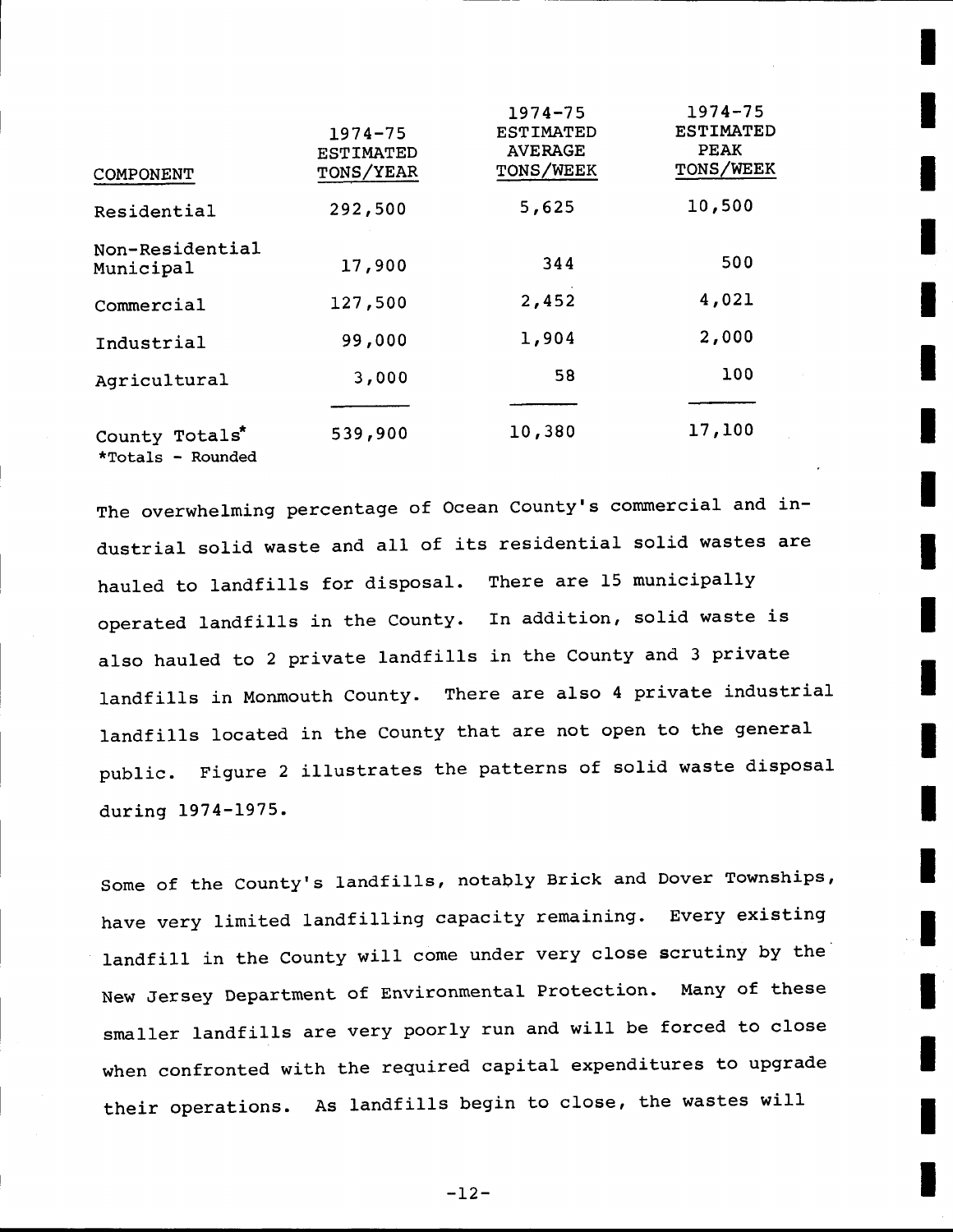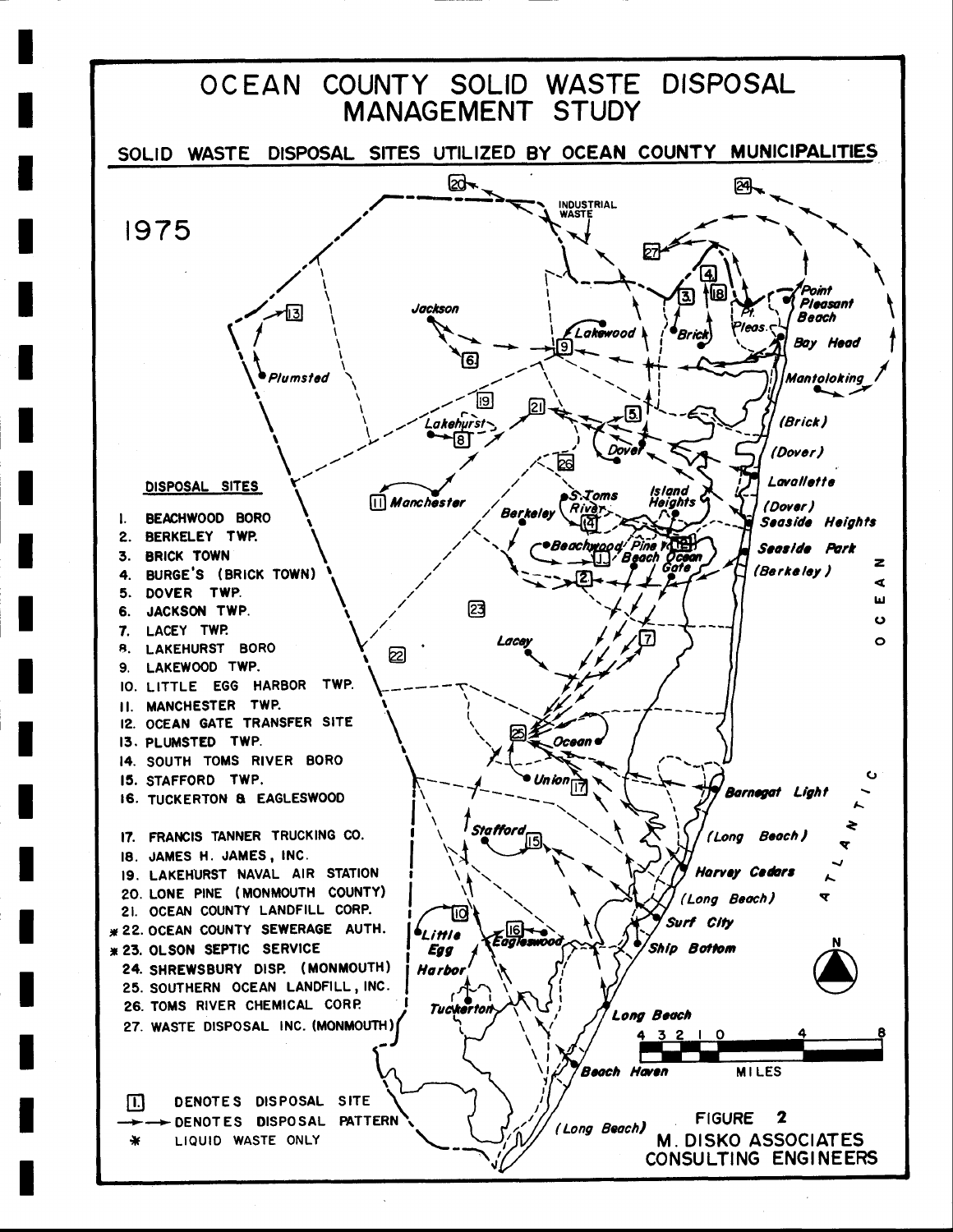have to be transported to other landfills in the County. This new influx of wastes to existing fil1s will have the effect of reducing their life by increasing their daily tonnage. The net result will be a domino effect of one landfill after another closing until there will be a disposal crisis in the County.

t

I

I

t

I

I

I

I

I

I

I

I

I

I

I

I

I

I

I

Another very serious problem in Ocean County concerns disposal of solid wastes from the shore communities on Long Beach Island and Island Beach. Historically, these communities have had to haul their solid wastes long distances to inland landfills. These shore municipalities are faced with ever escalating haulage distances and costs.

# EXISTING RESOURCE RECOVERY PROGRAMS IN OCEAN COUNTY

Ocean County has large components of potentially recyclable or re-usable materials in its solid waste, as the following table shows:

|                     | TYPICAL PERCENTAGE |       |       |
|---------------------|--------------------|-------|-------|
| TYPE OF SOLID WASTE | <b>PAPER</b>       | METAL | GLASS |
| Residential         | 418                | 118   | 12%   |
| Commercial          | 45%                | 3.9%  | 1.78  |
| Industrial          | 22.5%              | 7.9%  | 0.7%  |

In 1974-1975 eleven municipalities engaged in some form of recycling activities. These municipalities were: Beach Haven, Brick, Dover, Jackson, Lakewood, Lavallette, Pine Beach, Point Pleasant, Point pleasant Beach, seaside Heights, and south Toms River. The ocean

-14-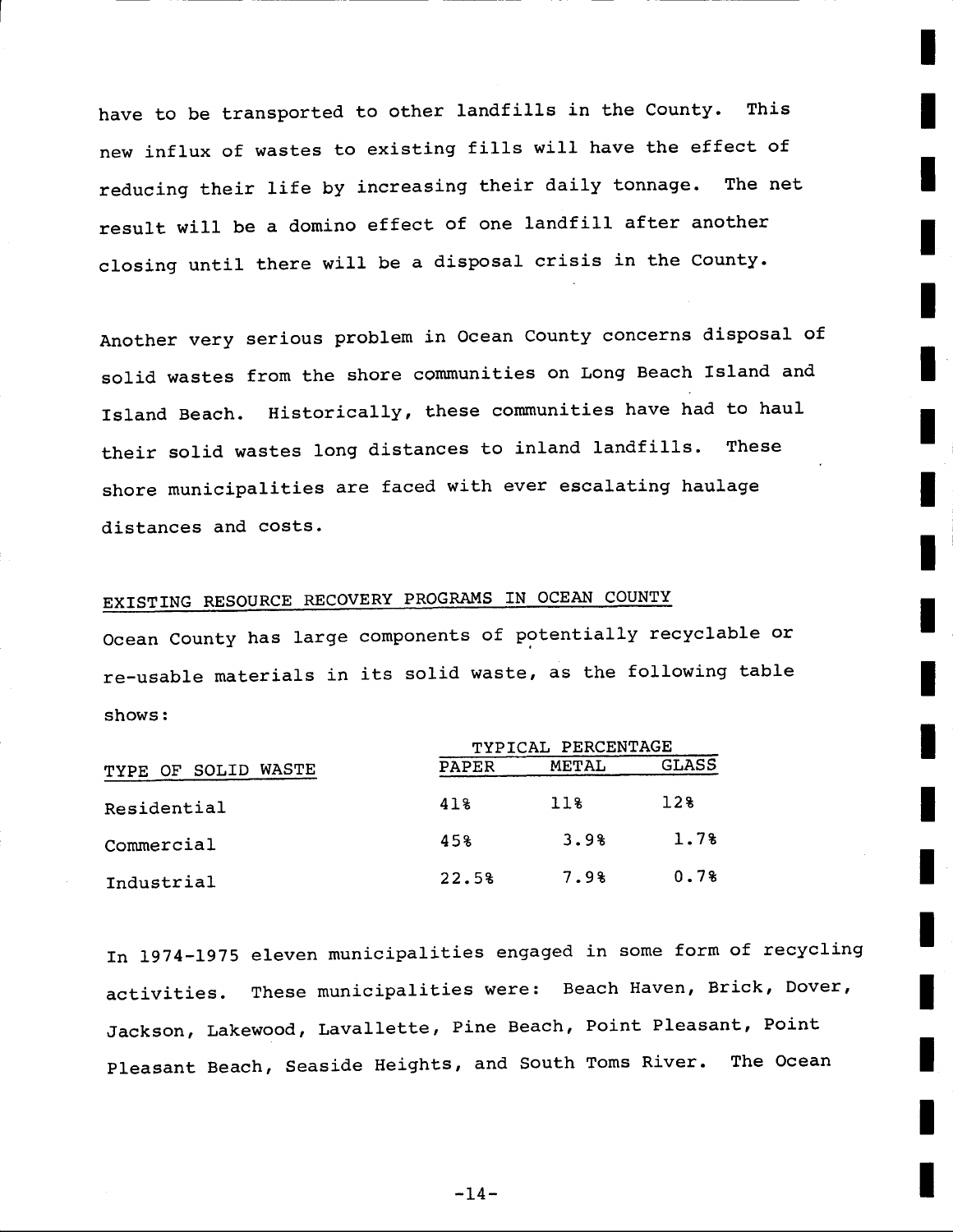County GirI Scout Council also was involved in recycling activities. The recycling activities in Ocean County could be expanded to other municipalities if a county-wide disposal system was instituted.

I

I

I

I

I

I

I

I

I

I

I

I

t

I

I

I

I

I

I